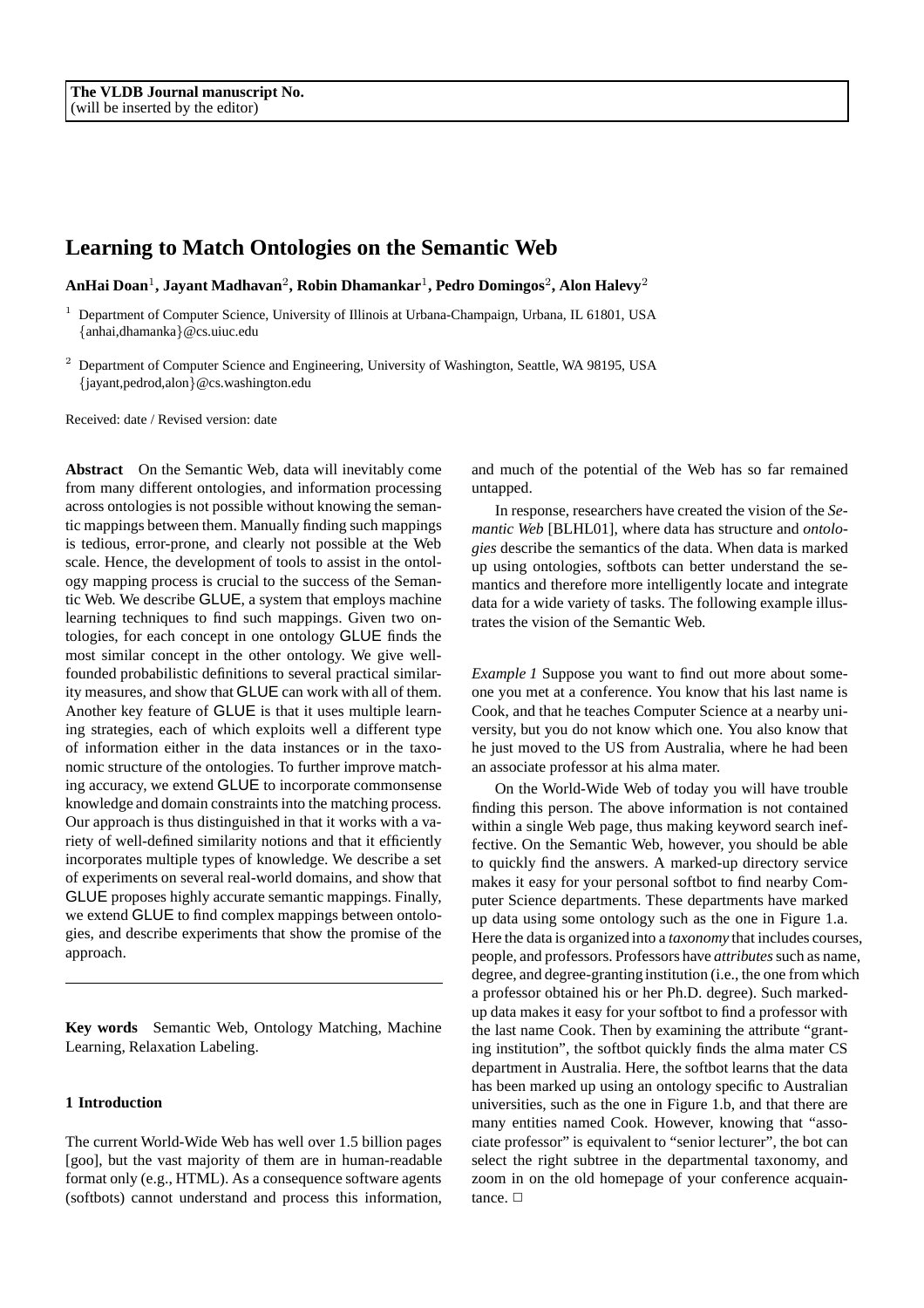

**Fig. 1** Computer Science Department Ontologies.

The Semantic Web thus offers a compelling vision, but it also raises many difficult challenges. Researchers have been actively working on these challenges, focusing on fleshing out the basic architecture, developing expressive and efficient ontology languages, building techniques for efficient marking up of data, and learning ontologies (e.g.,  $[HH01,BKD^+01,$ Ome01,MS01,iee01]).

A key challenge in building the Semantic Web, one that has received relatively little attention, is finding *semantic mappings among the ontologies*. Given the de-centralized nature of the development of the Semantic Web, there will be an explosion in the number of ontologies. Many of these ontologies will describe similar domains, but using different terminologies, and others will have overlapping domains. To integrate data from disparate ontologies, we must know the *semantic correspondences* between their elements [BLHL01,Usc01]. For example, in the conference-acquaintance scenario described earlier, in order to find the right person, your softbot must know that "associate professor" in the US corresponds to "senior lecturer" in Australia. Thus, the semantic correspondences are in effect the "glue" that hold the ontologies together into a "web of semantics". Without them, the Semantic Web is akin to an electronic version of the Tower of Babel. Unfortunately, manually specifying such correspondences is timeconsuming, error-prone [NM00], and clearly not possible on the Web scale. Hence, the development of tools to assist in ontology mapping is crucial to the success of the Semantic Web [Usc01].

# **2 Overview of Our Solution**

In response to the challenge of ontology matching on the Semantic Web, we have developed the GLUE system, which applies machine learning techniques to semi-automatically create semantic mappings. Since taxonomies are central components of ontologies, we focus first on finding one-to-one (1-1) correspondences between the taxonomies of two given ontologies: for each concept node in one taxonomy, find the *most similar* concept node in the other taxonomy.

**Similarity Definition:** The first issue we address is the meaning of similarity between two concepts. Clearly, many different definitions of similarity are possible, each being appropriate for certain situations. Our approach is based on the observation that many practical measures of similarity can be defined based solely on the *joint probability distribution* of the concepts involved. Hence, instead of committing to a particular definition of similarity, GLUE calculates the joint distribution of the concepts, and lets the application use the joint distribution to compute any suitable similarity measure.

Specifically, for any two concepts  $A$  and  $B$ , the joint distribution consists of  $P(A, B), P(A, \overline{B}), P(\overline{A}, B)$ , and  $P(\overline{A}, \overline{B})$ , where a term such as  $P(A, \overline{B})$  is the probability that an instance in the domain belongs to concept A but not to concept B. An application can then define similarity to be a suitable function of these four values. For example, a similarity measure we use in this paper is  $P(A \cap B)/P(A \cup B)$ , otherwise known as the *Jaccard* coefficient [vR79].

**Computing Similarities:** The second challenge we address is that of computing the joint distribution of any two given concepts A and B. Under certain general assumptions (discussed in Section 5), a term such as  $P(A, B)$  can be approximated as the fraction of data instances (in the data associated with the taxonomies or, more generally, in the probability distribution that generated the data) that belong to both  $A$  and  $B$ . Hence, the problem reduces to deciding for each data instance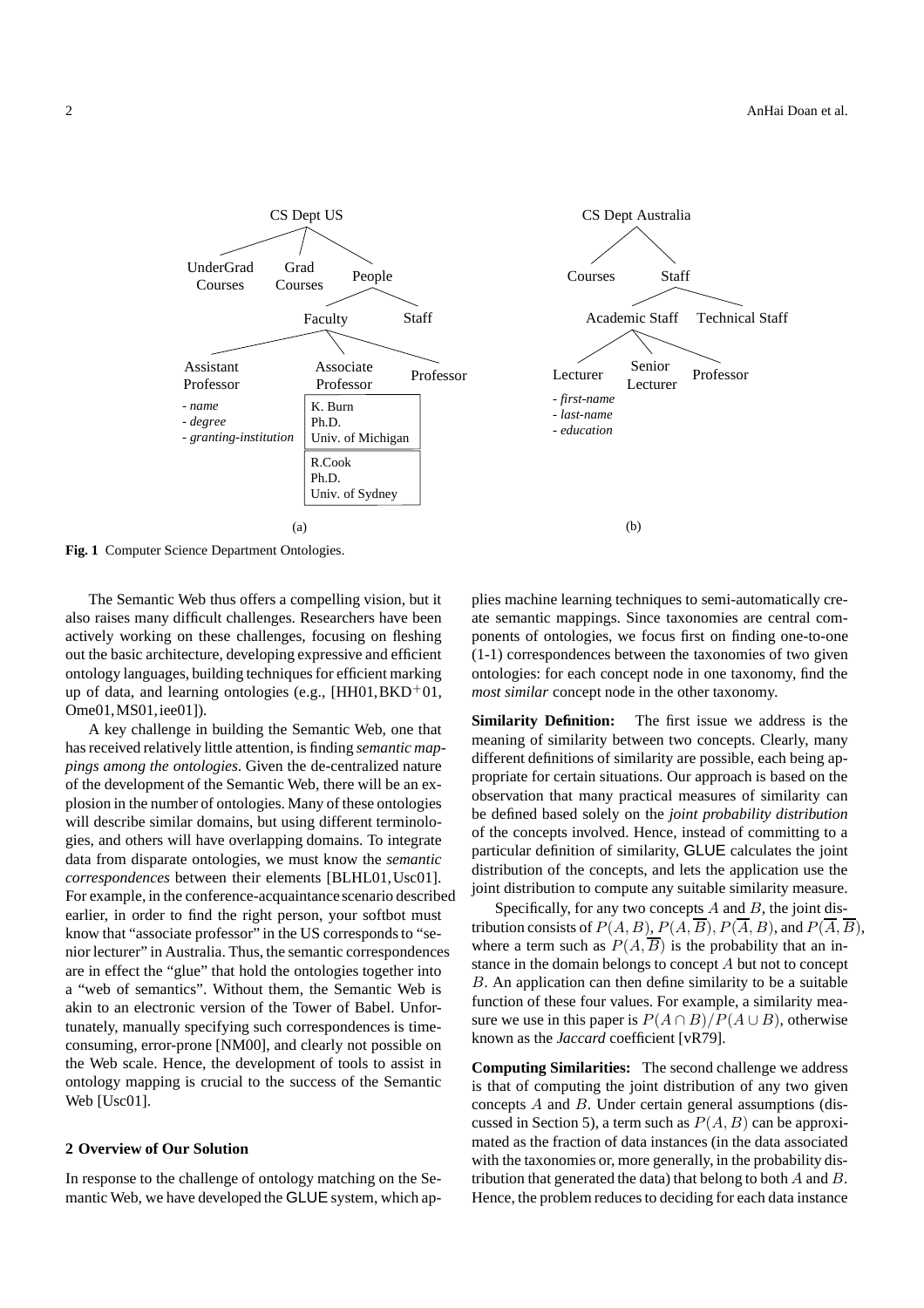if it belongs to  $A \cap B$ . However, the input to our problem includes instances of  $A$  and instances of  $B$  in isolation. GLUE addresses this problem using machine learning techniques as follows: it uses the instances of  $A$  to learn a classifier for  $A$ , and then classifies instances of  $B$  according to that classifier, and vice-versa. Hence, we have a method for identifying instances of  $A \cap B$ .

**Multi-Strategy Learning:** Applying machine learning to our context raises the question of which learning algorithm to use and which types of information to exploit. Many different types of information can contribute toward the classification of an instance: its name, value format, the word frequenciesin its value, and each of these is best utilized by a different learning algorithm. GLUE uses a *multi-strategy learning* approach [DDH01]: we employ a set of learners, then combine their predictions using a meta-learner. In previous work [DDH01] we have shown that multi-strategy learning is effective in the context of mapping between database schemas.

**Exploiting Domain Constraints:** GLUE also attempts to exploit available domain constraints and general heuristics in order to improve matching accuracy. An example heuristic is the observation that two nodes are likely to match if nodes in their neighborhood also match. An example of a domain constraint is "if node  $X$  matches Professor and node  $Y$  is an ancestor of  $X$  in the taxonomy, then it is unlikely that  $Y$ matches Assistant-Professor". Such constraints occur frequently in practice, and heuristics are commonly used when manually mapping between ontologies.

Previous works have exploited only one form or the other of such knowledge and constraints, in restrictive settings [NM01, MZ98,MBR01,MMGR02]. Here, we develop a unifying approach to incorporate all such types of information. Our approach is based on *relaxation labeling*, a powerful technique used extensively in the vision and image processing community [HZ83], and successfully adapted to solve matching and classification problems in natural language processing [Pad98] and hypertext classification [CDI98]. We show that relaxation labeling can be adapted efficiently to our context, and that it can successfully handle a broad variety of heuristics and domain constraints.

**Handling Complex Mappings:** Finally, we extend GLUE to build CGLUE, a system that finds complex mappings between two given taxonomies, such as "Courses maps to the union of Undergrad-Courses and Grad-Courses". CGLUE adapts the beam search technique commonly used in AI to efficiently discover such mappings.

**Contributions:** Our paper therefore makes the following contributions:

- **–** We describe well-founded notions of semantic similarity, based on the joint probability distribution of the concepts involved. Such notions make our approach applicable to a broad range of ontology-matching problems that employ different similarity measures.
- **–** We describe the use of multi-strategy learning for finding the joint distribution, and thus the similarity value of

any concept pair in two given taxonomies. The GLUE system, embodying our approach, utilizes many different types of information to maximize matching accuracy. Multi-strategy learning also makes our system easily extensible to additional learners, as they become available.

- **–** We introduce *relaxation labeling* to the ontology-matching context, and show that it can be adapted to efficiently exploit a broad range of common knowledge and domain constraints to further improve matching accuracy.
- **–** We show that the GLUE approach can be extended to find complex mappings. The solution, as embodied by the CGLUE system, adapts beam search techniques to efficiently discover the mappings.
- **–** We describe a set of experiments on several real-world domainsto validate the effectiveness of GLUE and CGLUE. The results show the utility of multi-strategy learning and relaxation labeling, and that GLUE can work well with different notions of similarity. The results also show the promise of the CGLUE approach to finding complex mappings.

We envision the GLUE system to be a significant piece of a more complete ontology matching solution. We believe any such solution should have a significant user interaction component. Semantic mappings can often be highly subjective and depend on the choice of target application. User interaction is invaluable and indispensable in such cases. We do not address this in our current solution. However, the automated support that GLUE will provide to a more complete tool will significantly reduce the effort required of the user, and in many cases will reduce it to just mapping validation rather than construction.

Parts of the materials in this paper have appeared in [DMDH02,DMDH03,Doa02]. In those works we describe the problem of 1-1 matching for ontologies and the GLUE solution. In this paper, beyond a comprehensive description of GLUE, we also discuss the problem of finding complex mappings for ontologies and present a solution in form of the CGLUE system.

In the next section we define the ontology-matching problem. Section 4 discusses our approach to measuring similarity, and Sections 5-6 describe the GLUE system. Section 7 presents our experiments with GLUE. Section 8 extends GLUE to build CGLUE, then describes experiments with the system. Section 9 reviews related work. Section 10 discusses future work and concludes.

#### **3 The Ontology Matching Problem**

We now introduce ontologies, then define the problem of ontology matching. An *ontology* specifies a conceptualization of a domain in terms of concepts, attributes, and relations [Fen01]. The *concepts* provided model entities of interest in the domain. They are typically organized into a *taxonomy tree* where each node represents a concept and each concept is a specialization of its parent. Figure 1 shows two sample tax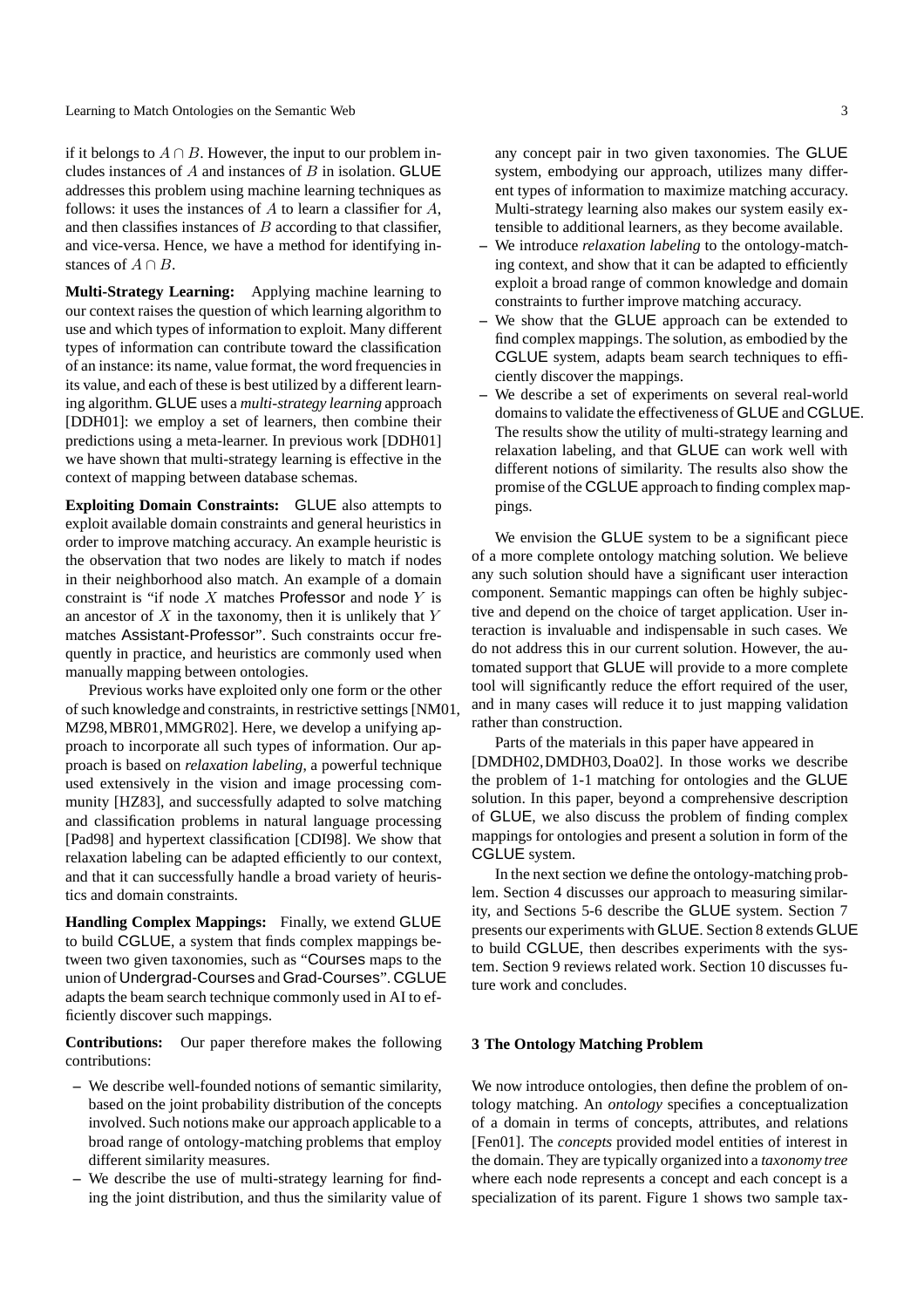onomies for the CS department domain (which are simplifications of real ones).

Each concept in a taxonomy is associated with a set of *instances*. For example, concept Associate-Professor has instances "Prof. Cook" and "Prof. Burn" as shown in Figure 1.a. By the taxonomy's definition, the instances of a concept are also instances of an ancestor concept. For example, instances of Assistant-Professor, Associate-Professor, and Professor in Figure 1.a are also instances of Faculty and People.

Each concept is also associated with a set of *attributes*. For example, the concept Associate-Professor in Figure 1.a has the attributes name, degree, and granting-institution. An *instance* that belongs to a concept has fixed attribute values. For example, the instance "Professor Cook" has value name  $=$  "R. Cook", degree  $=$  "Ph.D.", and so on. An ontology also defines a set of *relations* among its concepts. For example, a relation AdvisedBy(Student,Professor) might list all instance pairs of Student and Professor such that the former is advised by the latter.

Many formal languages to specify ontologies have been proposed for the Semantic Web, such as OIL, DAML+OIL, OWL, SHOE, and RDF [owl, BKD<sup>+</sup>01, dam, HH01, BG00]. Though these languages differ in their terminologies and expressiveness, the ontologies that they model essentially share the same features we described above.

Given two ontologies, the *ontology-matching* problem is to find semantic mappings between them. The simplest type of mapping is a *one-to-one (1-1)* mapping between the elements, such as "Associate-Professor to Senior-Lecturer", and "degree maps to education". Notice that mappings between different types of elements are possible, such as "the relation AdvisedBy(Student, Professor) maps to the attribute advisor of the concept Student". Examples of more complex types of mapping include "name maps to the concatenation of first-name and last-name", and "the union of Undergrad-Courses and Grad-Courses maps to Courses". In general, a mapping may be specified as a query that transforms instances in one ontology into instances in the other [CGL01].

In this paper we focus on finding mappings between the taxonomies. This is because taxonomies are central components of ontologies, and successfully matching them would greatly aid in matching the rest of the ontologies. Extending matching to attributes and relations is the subject of ongoing research.

We will begin by considering 1-1 matching for taxonomies. The specific problem that we consider is as follows: *given two taxonomies and their associated data instances, for each node (i.e., concept) in one taxonomy, find the most similar node in the other taxonomy, for a pre-defined similarity measure*. This is a very general problem setting that makes our approach applicable to a broad range of common ontologyrelated problems, such as ontology integration and data translation among the ontologies. Later, in Section 8 we will consider extending our solution for 1-1 matching to address the problem of complex matching between taxonomies.

**Data instances:** GLUE makes heavy use of the fact that we have data instances associated with the ontologies we are matching. We note that many real-world ontologies already have associated data instances. Furthermore, on the Semantic Web, the largest benefits of ontology matching come from matching the most heavily used ontologies; and the more heavily an ontology is used for marking up data, the more data it has. Finally, we show in our experiments that only a moderate number of data instances is necessary in order to obtain good matching accuracy.

#### **4 Similarity Measures**

To match concepts between two taxonomies, we need a notion of similarity. We now describe the similarity measures that GLUE handles; but before doing that, we discuss the motivations leading to our choices.

First, we would like the similarity measures to be welldefined. A well-defined measure will facilitate the evaluation of our system. It also makes clear to the users what the system means by a match, and helps them figure out whether the system is applicable to a given matching scenario. Furthermore, a well-defined similarity notion may allow us to leverage special-purpose techniques for the matching process.

Second, we want the similarity measures to correspond to our intuitive notions of similarity. In particular, they should depend only on the semantic content of the concepts involved, and not on their syntactic specification.

Finally, we note that many reasonable similarity measures exist, each being appropriate to certain situations. Hence, to maximize our system's applicability, we would like it to be able to handle a broad variety of similarity measures. The following examples illustrate the variety of possible definitions of similarity.

*Example 2* In searching for your conference acquaintance, your softbot should use an "exact" similarity measure that maps Associate-Professor into Senior Lecturer, an equivalent concept. However, if the softbot has some postprocessing capabilities that allow it to filter data, then it may tolerate a "most-specific-parent" similarity measure that maps Associate-Professor to Academic-Staff, a more general concept.  $\Box$ 

*Example 3* A common task in ontology integration is to place a concept  $A$  into an appropriate place in a taxonomy  $T$ . One way to do this is to (a) use an "exact" similarity measure to find the concept  $B$  in  $T$  that is "most similar" to  $A$ , (b) use a "most-specific-parent" similarity measure to find the concept  $C$  in  $T$  that is the most specific superset concept of  $A$ , (c) use a "most-general-child" similarity measure to find the concept D in  $T$  that is the most general subset concept of  $A$ , then (d) decide on the placement of A, based on B, C, and  $D \square$ 

*Example 4* Certain applications may even have *different* similarity measures for different concepts. Suppose that a user tells the softbot to find houses in the range of \$300-500K, located in Seattle. The user expects that the softbot will not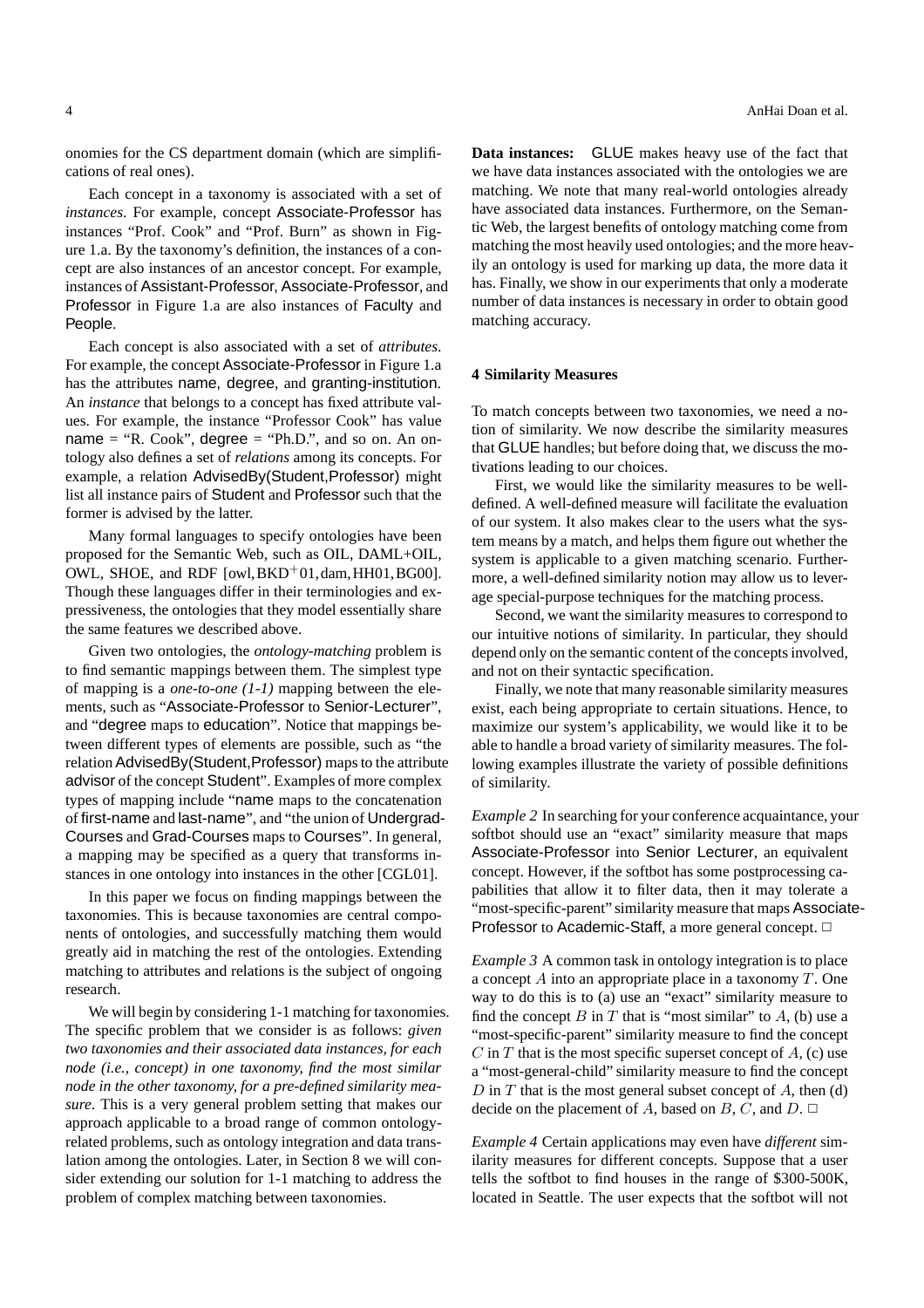

**Fig. 2** The GLUE Architecture.

return houses that fail to satisfy the above criteria. Hence, the softbot should use exact mappings for price and address. But it may use approximate mappings for other concepts. If it maps house-description into neighborhood-info, that is still acceptable.  $\Box$ 

Most existing works in ontology (and schema) matching do not satisfy the above motivating criteria. Many works implicitly assume the existence of a similarity measure, but never define it. Others define similarity measures based on the syntactic clues of the concepts involved. For example, the similarity of two concepts might be computed as the dot product of the two TF/IDF (Term Frequency/Inverse Document Frequency) vectors representing the concepts, or a function based on the common tokens in the names of the concepts. Such similarity measures are problematic because they depend not only on the concepts involved, but also on their syntactic specifications.

#### *4.1 Distribution-based Similarity Measures*

We now give precise similarity definitions and show how our approach satisfies the motivating criteria. We begin by modeling each concept as a *set of instances*, taken from a *finite universe of instances*. In the CS domain, for example, the universe consists of all entities of interest in that world: professors, assistant professors, students, courses, and so on. The concept Professor is then the set of all instances in the universe that are professors. Given this model, the notion of the *joint probability distribution* between any two concepts A and B is well defined. This distribution consists of the four probabilities:  $P(A, B), P(A, \overline{B}), P(\overline{A}, B)$ , and  $P(\overline{A}, \overline{B})$ . A term such as  $P(A, \overline{B})$  is the probability that a randomly chosen instance from the universe belongs to  $A$  but not to  $B$ , and is computed as the fraction of the universe that belongs to A but not to B.

$$
Jaccard\text{-}sim(A, B) = P(A \cap B)/P(A \cup B)
$$

$$
= \frac{P(A, B)}{P(A, B) + P(A, \overline{B}) + P(\overline{A}, B)} \quad (1)
$$

This similarity measure is known as the *Jaccard* coefficient [vR79]. It takes the lowest value 0 when  $A$  and  $B$  are disjoint, and the highest value 1 when A and B are the same concept. Most of our experiments will use this similarity measure.

A definition for the "most-specific-parent" similarity measure is

$$
MSP(A,B) = \begin{cases} P(A|B) & \text{if } P(B|A) = 1\\ 0 & \text{otherwise} \end{cases} \tag{2}
$$

where the probabilities  $P(A|B)$  and  $P(B|A)$  can be trivially expressed in terms of the four joint probabilities. This definition states that if  $B$  subsumes  $A$ , then the more specific B is, the higher  $P(A|B)$ , and thus the higher the similarity value  $MSP(A, B)$  is. Thus it suits the intuition that the most specific parent of A in the taxonomy is the smallest set that subsumes A. An analogous definition can be formulated for the "most-general-child" similarity measure.

Instead of trying to estimate specific similarity values directly, GLUE focuses on computing the joint distributions. Then, it is possible to compute any of the above mentioned similarity measures as a function over the joint distributions. Hence, GLUE has the significant advantage of being able to work with a variety of similarity functions that have wellfounded probabilistic interpretations.

# **5 The GLUE Architecture**

We now describe GLUE in detail. The basic architecture of GLUE is shown in Figure 2. It consists of three main modules: *Distribution Estimator*, *Similarity Estimator*, and *Relaxation Labeler*.

The *Distribution Estimator* takes as input two taxonomies  $O_1$  and  $O_2$ , together with their data instances. Then it applies machine learning techniques to compute for every pair of concepts  $\langle A \in O_1, B \in O_2 \rangle$  their joint probability distribution. Recall from Section 4 that this joint distribution consists of four numbers:  $P(A, B), P(A, \overline{B}), P(\overline{A}, B)$ , and  $P(\overline{A}, \overline{B})$ . Thus a total of  $4|O_1||O_2|$  numbers will be computed, where  $|O_i|$  is the number of nodes (i.e., concepts) in  $t$ axonomy  $O_i$ . The *Distribution Estimator* uses a set of base learners and a meta-learner. We describe the learners and the motivation behind them in Section 5.2.

Next, GLUE feeds the above numbers into the *Similarity Estimator*, which applies a user-supplied similarity function (such as the ones in Equations 1 or 2) to compute a similarity value for each pair of concepts  $\{A \in O_1, B \in O_2\}$ . The output from this module is a *similarity matrix* between the concepts in the two taxonomies.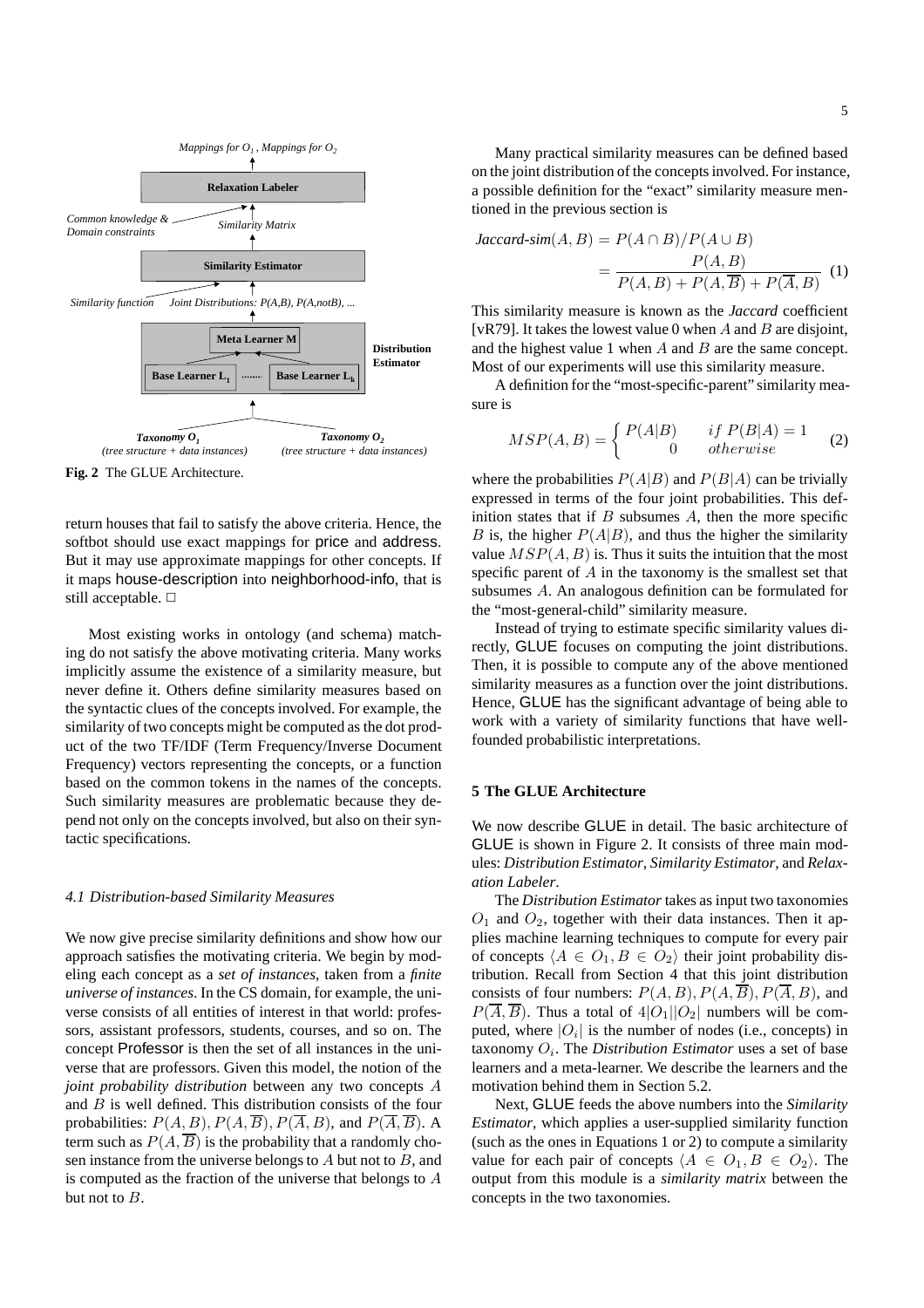The *Relaxation Labeler* module then takes the similarity matrix, together with domain-specific constraints and heuristic knowledge, and searches for the mapping configuration that best satisfies the domain constraints and the common knowledge, taking into account the observed similarities. This mapping configuration is the output of GLUE.

We now describe the *Distribution Estimator*. First, we discuss the general machine-learning technique used to estimate joint distributions from data, and then the use of multistrategy learning in GLUE. Section 6 describes the *Relaxation Labeler*. The *Similarity Estimator* is trivial because it simply applies a user-defined function to compute the similarity of two concepts from their joint distribution, and hence is not discussed further.

#### *5.1 The Distribution Estimator*

Consider computing the value of  $P(A, B)$ . This joint probability can be computed as the fraction of the instance universe that belongs to both  $A$  and  $B$ . In general we cannot compute this fraction because we do not know every instance in the universe. Hence, we must estimate  $P(A, B)$  based on the data we have, namely, the instances of the two input taxonomies. Note that the instances that we have for the taxonomies may be overlapping, but are not necessarily so.

To estimate  $P(A, B)$ , we make the general assumption that the set of instances of each input taxonomy is a *representative sample* of the instance universe covered by the taxonomy. We denote by  $U_i$  the set of instances given for taxonomy  $O_i$ , by  $N(U_i)$  the size of  $U_i$ , and by  $N(U_i^{A,B})$  the number of instances in  $U_i$  that belong to both  $A$  and  $B$ .

With the above assumption,  $P(A, B)$  can be estimated by the following equation: $<sup>1</sup>$ </sup>

$$
P(A,B) = [N(U_1^{A,B}) + N(U_2^{A,B})] / [N(U_1) + N(U_2)],
$$
\n(3)

Computing  $P(A, B)$  then reduces to computing  $N(U_1^{A,B})$ and  $N(U_2^{A,B})$ . Consider  $N(U_2^{A,B})$ . We can compute this quantity if we know for each instance  $s$  in  $U_2$  whether it belongs to both A and B. One part is easy: we already know whether s belongs to  $B - if$  it is explicitly specified as an instance of  $B$  or of any descendant node of  $B$ . Hence, we only need to decide whether s belongs to A.

This is where we use machine learning. Specifically, we partition  $U_1$ , the set of instances of ontology  $O_1$ , into the set of instances that belong to A and the set of instances that do not belong to A. Then, we use these two sets as positive and negative examples, respectively, to train a classifier for A. Finally, we use the classifier to predict whether instance s belongs to A.

It is often the case that the classifier returns not a simple "yes" or "no" answer, but rather a confidence score  $\alpha$  in the range [0,1] for the "yes" answer. The score reflects the uncertainty of the classification. In such cases the score for the "no" answer can be computed as  $1 - \alpha$ . Thus we regard the classification as "yes" if  $\alpha \geq 1 - \alpha$ , and as "no" otherwise.

In summary, we estimate the joint probability distribution of  $A$  and  $B$  as follows (the procedure is illustrated in Figure 3):

- 1. Partition  $U_1$ , into  $U_1^A$  and  $U_1^A$ , the set of instances that do and do not belong to A, respectively (Figures 3.a-b).
- 2. Train a learner L for instances of A, using  $U_1^A$  and  $U_1^A$ as the sets of positive and negative training examples, respectively.
- 3. Partition  $U_2$ , the set of instances of taxonomy  $O_2$ , into  $U_2^B$  and  $U_2^B$ , the set of instances that do and do not belong to B, respectively (Figures 3.d-e).
- 4. Apply learner L to each instance in  $U_2^B$  (Figure 3.e). This 2 partitions  $U_2^B$  into the two sets  $U_2^{A,B}$  and  $U_2^{A,B}$  shown in Figure 3.f. Similarly, applying L to  $U_2^B$  results in the two sets  $U_2^{A,B}$  and  $U_2^{A,B}$ .
- 5. Repeat Steps 1-4, but with the roles of taxonomies  $O_1$  and  $O_2$  being reversed, to obtain the sets  $U_1^{A,B}, U_1^{A,B}, U_1^{A,B}$ , and  $U_1^{A,B}$ .
- 6. Finally, compute  $P(A, B)$  using Formula 3. The remaining three joint probabilities are computed in a similar manner, using the sets  $U_2^{A,B}, \ldots, U_1^{A,B}$  computed in Steps 4-5.

By applying the above procedure to all pairs of concepts  $\langle A \in$  $O_1, B \in O_2$  we obtain all joint distributions of interest.

# *5.2 Multi-Strategy Learning*

Given the diversity of machine learning methods, the next issue is deciding which one to use for the procedure we described above. A key observation in our approach is that there are *many* different types of information that a learner can glean from the training instances, in order to make predictions. It can exploit the *frequencies* of words in the text value of the instances, the instance *names*, the value *formats*, the *characteristics of value distributions*, and so on.

Since different learners are better at utilizing different types of information, GLUE follows [DDH01] and takes a *multi-strategy learning* approach. In Step 2 of the above estimation procedure, instead of training a single learner  $L$ , we train a set of learners  $L_1, \ldots, L_k$ , called *base learners*. Each base learner exploits well a certain type of information from the training instances to build prediction hypotheses. Then, to classify an instance in Step 4, we apply the base learners to the instance and combine their predictions using a *metalearner*. This way, we can achieve higher classification accuracy than with any single base learner alone, and therefore better approximations of the joint distributions.

<sup>&</sup>lt;sup>1</sup> Notice that  $N(U_i^{A,B})/N(U_i)$  is also a reasonable approximation of  $P(A, B)$ , but it is estimated based only on the data of  $O_i$ . The estimation in (3) is likely to be more accurate because it is based on more data, namely, the data of both  $O_1$  and  $O_2$ . Note also that the estimation in (3) is only an approximate in that it does not take into account the overlapping instances of the taxonomies.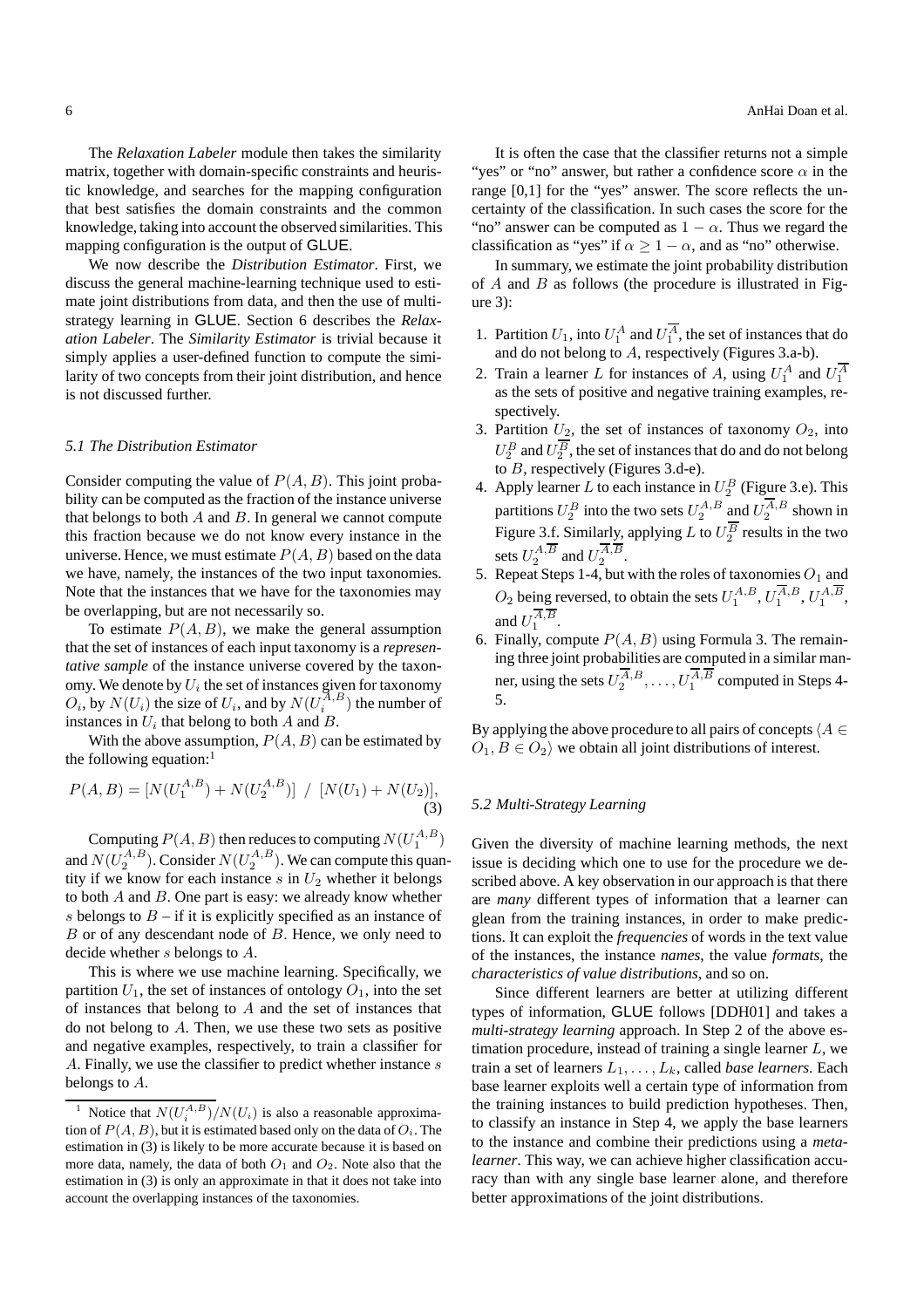

**Fig. 3** Estimating the joint distribution of concepts A and B.

The current implementation of GLUE has two base learners, *Content Learner* and *Name Learner*, and a meta-learner that is a linear combination of the base learners. We now describe these learners in detail.

**The Content Learner:** This learner exploits the frequencies of words in the *textual content* of an instance to make predictions. Recall that an instance typically has a *name* and a set of *attributes* together with their values. In the current version of GLUE, we do not handle attributes directly; rather, we treat them and their values as the *textual content* of the instance<sup>2</sup>. For example, the textual content of the instance "Professor Cook" is "R. Cook, Ph.D., University of Sidney, Australia". The textual content of the instance "CSE 342" is the text content of this course' homepage.

The Content Learner employs the Naive Bayes learning technique [DP97], one of the most popular and effective text classification methods. It treats the textual content of each input instance as a *bag of tokens*, which is generated by parsing and stemming the words and symbols in the content. Let  $d = \{w_1, \ldots, w_k\}$  be the content of an input instance, where the  $w_i$  are tokens. To make a prediction, the Content Learner needs to compute the probability that an input instance is an instance of A, given its tokens, i.e.,  $P(A|d)$ .

Using Bayes' theorem,  $P(A|d)$  can be rewritten as  $P(d|A)P(A)/P(d)$ . Fortunately, two of these values can be estimated using the training instances, and the third,  $P(d)$ , can be ignored because it is just a normalizing constant. Specifically,  $P(A)$  is estimated as the portion of training instances that belong to A. To compute  $P(d|A)$ , we assume that the tokens w<sup>j</sup> appear in d *independently* of each other given A (this is why the method is called *naive* Bayes). With this assumption, we have

$$
P(d|A) = P(w_1|A)P(w_2|A)\cdots P(w_k|A)
$$

 $P(w_i | A)$  is estimated as  $n(w_i, A)/n(A)$ , where  $n(A)$  is the total number of token positions of all training instances that belong to A, and  $n(w_i, A)$  is the number of times token  $w_i$ appears in all training instances belonging to A. Even though the independence assumption is typically not valid, the Naive Bayes learner still performs surprisingly well in many domains, notably text-based ones (see [DP97] for an explanation).



We compute  $P(\overline{A}|d)$  in a similar manner. Hence, the Content Learner predicts A with probability  $P(A|d)$ , and  $\overline{A}$  with the probability  $P(\overline{A}|d)$ .

The Content Learner works well on long textual elements, such as course descriptions, or elements with very distinct and descriptive values, such as color (red, blue, green, etc.). It is less effective with short, numeric elements such as course numbers or credits.

**The Name Learner:** This learner is similar to the Content Learner, but makes predictions using the *full name* of the input instance, instead of its *content*. The full name of an instance is the concatenation of concept names leading from the root of the taxonomy to that instance. For example, the full name of instance with the name  $s_4$  in taxonomy  $O_2$  (Figure 3.d) is "G B J  $s_4$ ". This learner works best on specific and descriptive names. It does not do well with names that are too vague or vacuous.

**The Meta-Learner:** The predictions of the base learners are combined using the meta-learner. The meta-learner assigns to each base learner a *learner weight* that indicates how much it *trusts* that learner's predictions. Then it combines the base learners' predictions via a weighted sum.

For example, suppose the weights of the Content Learner and the Name Learner are 0.6 and 0.4, respectively. Suppose further that for instance  $s_4$  of taxonomy  $O_2$  (Figure 3.d) the Content Learner predicts A with probability 0.8 and  $\overline{A}$  with probability 0.2, and the Name Learner predicts A with probability 0.3 and  $\overline{A}$  with probability 0.7. Then the Meta-Learner predicts A with probability  $0.8 \cdot 0.6 + 0.3 \cdot 0.4 = 0.6$  and  $\overline{A}$ with probability  $0.2 \cdot 0.6 + 0.7 \cdot 0.4 = 0.4$ .

In the current GLUE system, the learner weights are set manually, based on the characteristics of the base learners and the taxonomies. However, they can also be set automatically using a machine learning approach called *stacking* [Wol92, TW99], as we have shown in [DDH01].

# **6 Exploiting Domain Constraints and Heuristic Knowledge**

We now describe the *Relaxation Labeler*, which takes the similarity matrix from the *Similarity Estimator*, and searches for the mapping configuration that best satisfies the given domain constraints and heuristic knowledge. We first describe

<sup>2</sup> However, more sophisticated learners can be developed that deal explicitly with the attributes, such as the XML Learner in [DDH01].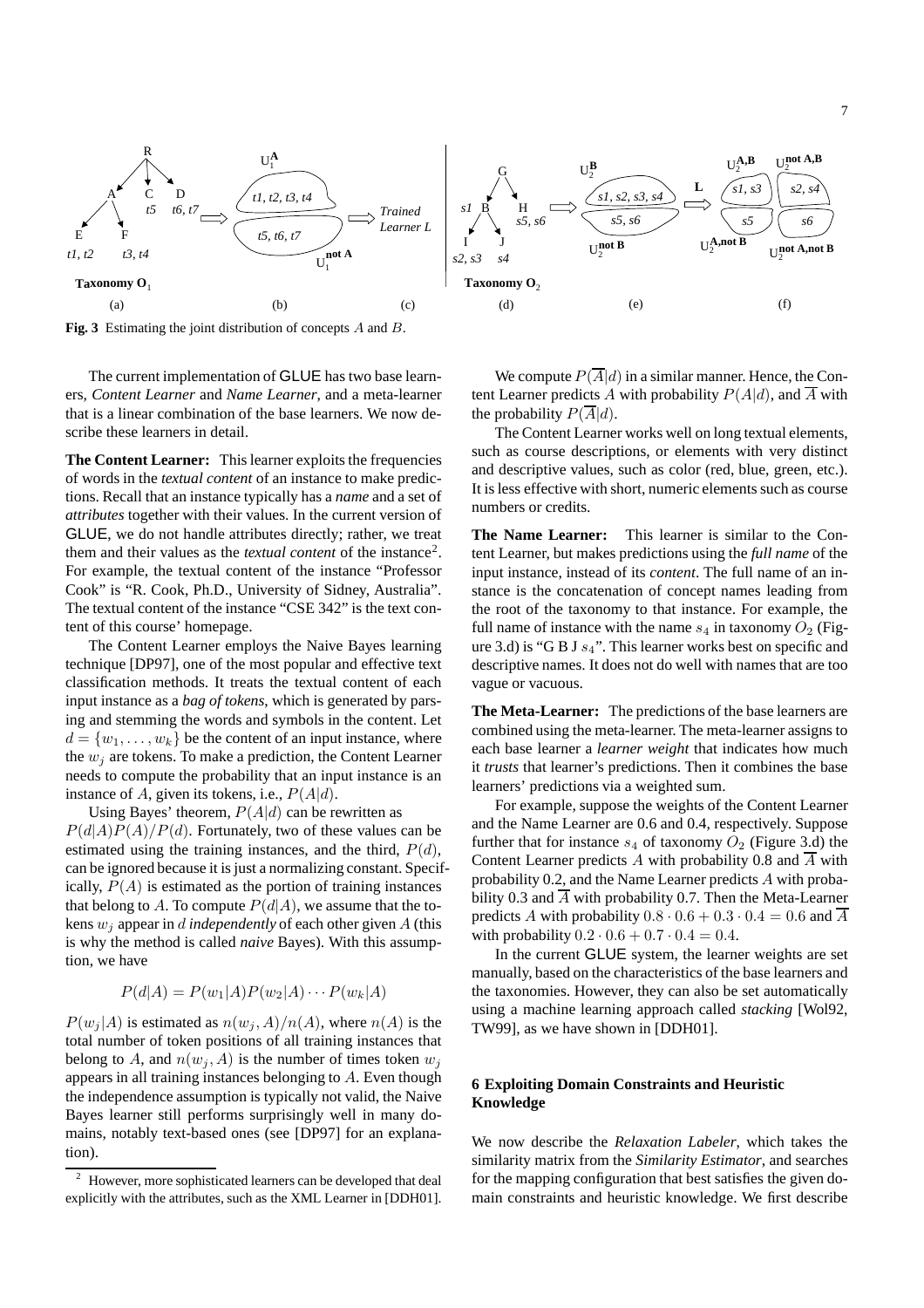relaxation labeling, then discuss the domain constraints and heuristic knowledge employed in our approach.

#### *6.1 Relaxation Labeling*

Relaxation labeling is an efficient technique to solve the problem of assigning labels to nodes of a graph, given a set of constraints. The key idea behind this approach is that the label of a node is typically influenced by the *features of the node's neighborhood* in the graph. Examples of such features are the labels of the neighboring nodes, the percentage of nodes in the neighborhood that satisfy a certain criterion, and the fact that a certain constraint is satisfied or not.

Relaxation labeling exploits this observation. The influence of a node's neighborhood on its label is quantified using a formula for the probability of each label as a function of the neighborhood features. Relaxation labeling assigns initial labels to nodes based solely on the intrinsic properties of the nodes. Then it performs *iterative local optimization*. In each iteration it uses the formula to change the label of a node based on the features of its neighborhood. This continues until labels do not change from one iteration to the next, or some other convergence criterion is reached.

Relaxation labeling appears promising for our purposes because it has been applied successfully to similar matching problems in computer vision, natural language processing, and hypertext classification [HZ83,Pad98,CDI98]. It is relatively efficient, and can handle a broad range of constraints. Even though its convergence properties are not yet well understood (except in certain cases) and it is liable to converge to a local maximum, in practice it has been found to perform quite well [Pad98,CDI98].

We now explain how to apply relaxation labeling to the problem of mapping from taxonomy  $O_1$  to taxonomy  $O_2$ . We regard nodes (concepts) in  $O_2$  as *labels*, and recast the problem as finding the best label assignment to nodes (concepts) in  $O<sub>1</sub>$ , given all knowledge we have about the domain and the two taxonomies.

Our goal is to derive a formula for updating the probability that a node takes a label based on the features of the neighborhood. Let X be a node in taxonomy  $O_1$ , and L be a label (i.e., a node in  $O_2$ ). Let  $\Delta_K$  represent all that we know about the domain, namely, the tree structures of the two taxonomies, the sets of instances, and the set of domain constraints. Then we have the following conditional probability

$$
P(X = L | \Delta_K) = \sum_{M_X} P(X = L, M_X | \Delta_K)
$$

$$
= \sum_{M_X} P(X = L | M_X, \Delta_K) P(M_X | \Delta_K) \tag{4}
$$

where the sum is over all possible label assignments  $M_X$  to all nodes other than X in taxonomy  $O_1$ . Assuming that the nodes' label assignments are independent of each other given  $\Delta_K$ , we have

$$
P(M_X|\Delta_K) = \prod_{(X_i = L_i) \in M_X} P(X_i = L_i|\Delta_K) \tag{5}
$$



**Fig. 4** The sigmoid function

Consider  $P(X = L|M_X, \Delta_K)$ .  $M_X$  and  $\Delta_K$  constitutes all that we know about the neighborhood of  $X$ . Suppose now that the probability of  $X$  getting label  $L$  depends only on the values of  $n$  features of this neighborhood, where each feature is a function  $f_i(M_X, \Delta_K, X, L)$ . As we explain later in this section, each such feature corresponds to one of the heuristics or domain constraints that we wish to exploit. Then

$$
P(X = L|M_X, \Delta_K) = P(X = L|f_1, \dots, f_n)
$$
 (6)

If we have access to previously-computed mappings between taxonomies in the same domain, we can use them as the training data from which to estimate  $P(X = L | f_1, \ldots, f_n)$ (see [CDI98] for an example of this in the context of hypertext classification). However, here we will assume that such mappings are not available. Hence we use alternative methods to quantify the influence of the features on the label assignment. In particular, we use the sigmoid or logistic function  $\sigma(x) = 1/(1 + e^{-x})$ , where x is a linear combination of the features  $f_k$ , to estimate the above probability. This function is widely used to combine multiple sources of evidence [Agr90]. The general shape of the sigmoid is as shown in Figure 4.

Thus:

$$
P(X = L | f_1, \dots, f_n) \propto \sigma(\alpha_1 \cdot f_1 + \dots + \alpha_n \cdot f_n) \quad (7)
$$

where  $\propto$  denotes "proportional to", and the weight  $\alpha_k$  indicates the importance of feature  $f_k$ .

The sigmoid is essentially a smoothed threshold function, which makes it a good candidate for use in combining evidence from the different features. If the total evidence is below a certain value, it is unlikely that the nodes match; above this threshold, they probably do.

By substituting Equations 5-7 into Equation 4, we obtain

$$
P(X = L | \Delta_K) \propto \sum_{M_X} \left( \sum_{k=1}^n \alpha_k f_k(M_X, \Delta_K, X, L) \right) \times \prod_{(X_i = L_i) \in M_X} P(X_i = L_i | \Delta_K)
$$
(8)

The proportionality constant is found by renormalizing the probabilities of all the labels to sum to one. Notice that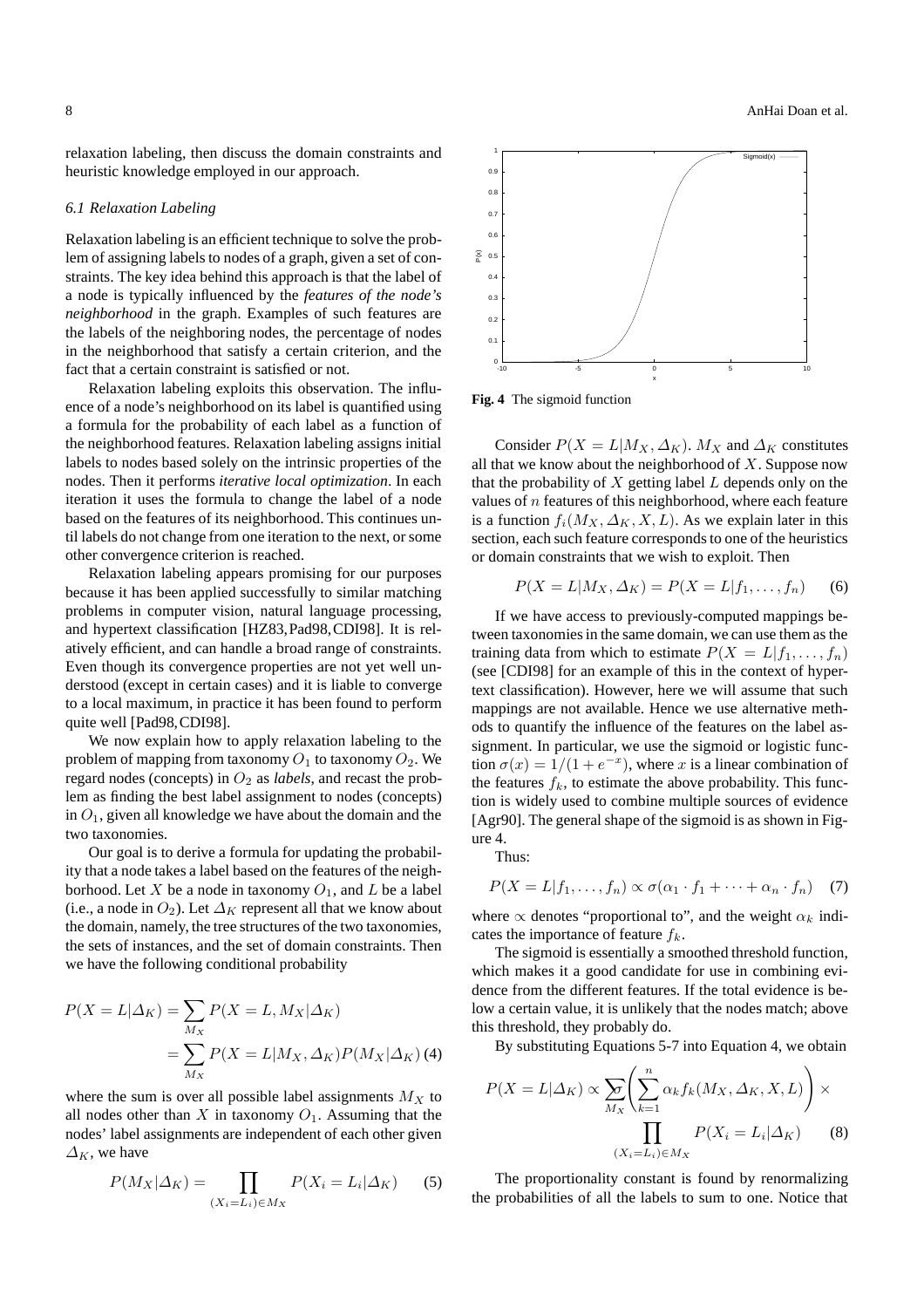| <b>Constraint Types</b> |              | <b>Examples</b>                                                                                                                                                                                                                        |  |  |  |  |  |  |
|-------------------------|--------------|----------------------------------------------------------------------------------------------------------------------------------------------------------------------------------------------------------------------------------------|--|--|--|--|--|--|
| Independent<br>Domain-  | Neighborhood | Two nodes match if their children also match.<br>Two nodes match if their parents match and at least x% of their children also match.<br>Two nodes match if their parents match and some of their descendants also match.              |  |  |  |  |  |  |
|                         | Union        | If all children of node $X$ match node $Y$ , then $X$ also matches $Y$ .                                                                                                                                                               |  |  |  |  |  |  |
| Domain-Dependent        | Subsumption  | If node Y is a descendant of node X, and Y matches PROFESSOR, then it is unlikely that X matches ASSISTANT-PROFESSOR.<br>If node Y is NOT a descendant of node X, and Y matches PROFESSOR, then it is unlikely that X matches FACULTY. |  |  |  |  |  |  |
|                         | Frequency    | There can be at most one node that matches DEPARTMENT-CHAIR.                                                                                                                                                                           |  |  |  |  |  |  |
|                         | Nearby       | If a node in the neighborhood of node X matches ASSOCIATE-PROFESSOR, then the chance that X matches PROFESSOR<br>isincreased.                                                                                                          |  |  |  |  |  |  |

**Table 1** Examples of constraints that can be exploited to improve matching accuracy.

this equation expresses the probabilities  $P(X = L|\Delta_K)$  for the various nodes in terms of each other. This is the iterative equation that we use for relaxation labeling.

# *6.2 Constraints*

Table 1 shows examples of the constraints currently used in our approach and their characteristics. We distinguish between two types of constraints: domain-independent and -dependent constraints. *Domain-independent constraints* convey our general knowledge about the interaction between related nodes. Perhaps the most widely used such constraint is the *Neighborhood Constraint*: "two nodes match if nodes in their neighborhood also match", where the neighborhood is defined to be the children, the parents, or both [NM01,MBR01,MZ98] (see Table 1). Another example is the *Union Constraint*: "if all children of a node  $A$  match node  $B$ , then  $A$  also matches  $B$ ". This constraint is specific to the taxonomy context. It exploits the fact that A is the union of all its children. *Domaindependent constraints* convey our knowledge about the interaction between specific nodes in the taxonomies. Table 1 shows examples of three types of domain-dependent constraints.

To incorporate the constraints into the relaxation labeling process, we model each constraint  $c_i$  as a feature  $f_i$  of the neighborhood of node  $X$ . For example, consider the constraint  $c_1$ : "two nodes are likely to match if their children match". To model this constraint, we introduce the feature  $f_1(M_X, \Delta_K, X, L)$  that is the percentage of X's children that match a child of  $L$ , under the given  $M_X$  mapping. Thus  $f_1$  is a numeric feature that takes values from 0 to 1. Next, we assign to  $f_i$  a *positive* weight  $\alpha_i$ . This has the intuitive effect that, all other things being equal, the higher the value  $f_i$  (i.e., the percentage of matching children), the higher the probability of  $X$  matching  $L$  is.

As another example, consider the constraint  $c_2$ : "if node  $Y$  is a descendant of node  $X$ , and  $Y$  matches PROFESSOR, then it is unlikely that  $X$  matches ASST-PROFESSOR". The corresponding feature,  $f_2(M_X, \Delta_K, X, L)$ , is 1 if the condition "there exists a descendant of  $X$  that matches PRO-FESSOR" is satisfied, given the  $M_X$  mapping configuration, and 0 otherwise. Clearly, when this feature takes value 1, we want to substantially reduce the probability that  $X$  matches ASST-PROFESSOR. We model this effect by assigning to  $f_2$  a *negative* weight  $\alpha_2$ .

# *6.3 Efficient Implementation of Relaxation Labeling*

In this section we discuss why previous implementations of relaxation labeling are not efficient enough for ontology matching, then describe an efficient implementation for our context.

Recall from Section 6.1 that our goal is to compute for each node X and label L the probability  $P(X = L | \delta_K)$ , using Equation 8. A naive implementation of this computation process would enumerate *all* labeling configurations  $M_X$ , then compute  $f_k(M_X, \delta_K, X, L)$  for each of the configurations.

This naive implementation does not work in our context because of the vast number of configurations. This is a problem that has also arisen in the context of relaxation labeling being applied to hypertext classification ([CDI98]). The solution in  $[CDI98]$  is to consider only the top k configurations, that is, those with highest probability, based on the heuristic that the sum of the probabilities of the top  $k$  configurations is already sufficiently close to 1. This heuristic was true in the context of hypertext classification, due to a relatively small number of neighbors per node (in the range 0-30) and a relatively small number of labels (under 100).

Unfortunately the above heuristic is not true in our matching context. Here, a neighborhood of a node can be the entire graph, thereby comprising hundreds of nodes, and the number of labels can be hundreds or thousands(because this number is the same as the number of nodes in the other ontology to be matched). Thus, the number of configurations in our context is orders of magnitude more than that in the context of hypertext classification, and the probability of a configuration is computed by multiplying the probabilities of a very large number of nodes. As a consequence, even the highest probability of a configuration is very small, and a huge number of configurations have to be considered to achieve a significant total probability mass.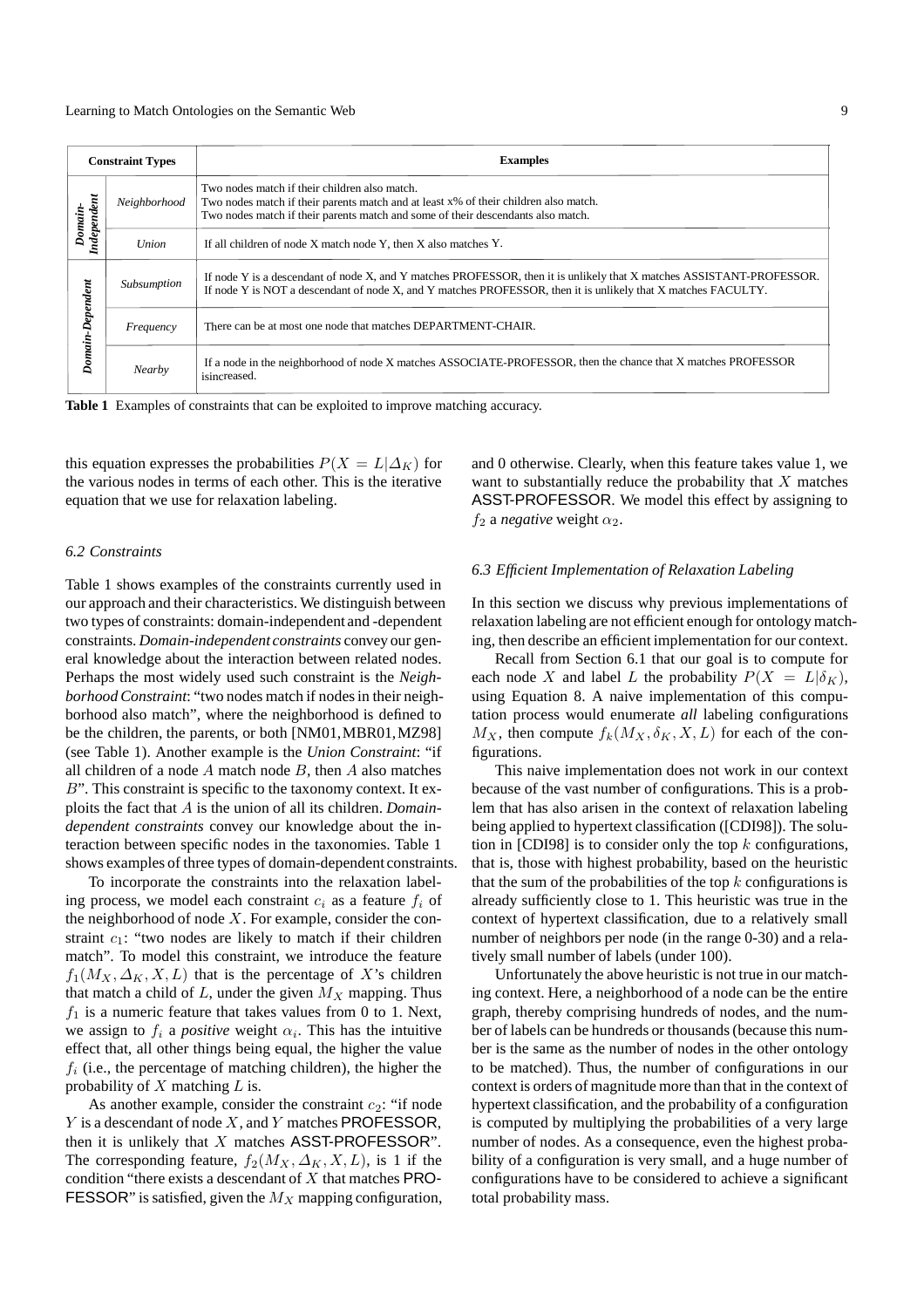Hence we developed a novel and efficient implementation for relaxation labeling in our context. Our implementation relies on three key ideas. The first idea is that we divide the space of configurations into *partitions*  $C_1, C_2, \ldots, C_m$ , such that all configurations that belong to the same partition have the same values for the features  $f_1, f_2, \ldots, f_n$ . Then, to compute  $P(X = L | \delta_K)$ , we iterate over the (far fewer) partitions rather than over the huge space of configurations.

The one problem remaining is to compute the probability of a partition  $C_i$ . Suppose all configurations in  $C_i$  have feature values  $f_1 = v_1, f_2 = v_2, \ldots, f_n = v_n$ . Our sec- $\prod_{j=1}^{n} P(f_j = v_j)$ , where  $P(f_j = v_j)$  is the total probability ond key idea is to approximate the probability of  $C_i$  with of all configurations whose feature  $f_i$  takes on value  $v_i$ . Note that this approximation makes an independence assumption over the features, which is clearly not valid. However, the assumption greatly simplifies the computation process. In our experiments with GLUE, we have not observed any problem arising because of this assumption.

Now we focus on computing  $P(f_j = v_j)$ . We compute this probability using a variety of techniques that depend on the particular feature. For example, suppose  $f_i$  is the number of children of X that map to some child of L. Let  $X_i$  be the  $j<sup>th</sup>$  child of X (ordered arbitrarily) and  $n<sub>X</sub>$  be the number of children of the concept X. Let  $S_j^m$  be the probability that of the first  $j$  children, there are  $m$  that are mapped to some child of L. It is easy to see that  $S_j^m$ 's are related as follows,

$$
S_j^m = P(X_j = L')S_{j-1}^{m-1} + (1 - P(X_j = L'))S_{j-1}^m
$$

where  $P(X_j = L') = \sum_{l=1}^{n_L} P(X_j = L_l)$  is the probability that the child  $X_j$  is mapped to some child of L. This equation immediately suggests a dynamic programming approach to computing the values  $S_j^m$  and thus the number of children of  $X$  that map to some child of  $L$ . We use similar techniques to compute  $P(f_i = v_i)$  for the other types of features that are described in Table 1.

# **7 Empirical Evaluation**

We have evaluated GLUE on several real-world domains. Our goals were to evaluate the matching accuracy of GLUE, to measure the relative contribution of the different components of the system, and to verify that GLUE can work well with a variety of similarity measures.

**Domains and Taxonomies:** We evaluated GLUE on three domains, whose characteristics are shown in Table 2. The domains Course Catalog I and II describe courses at Cornell University and the University of Washington. The taxonomies of Course Catalog I have 34 - 39 nodes, and are fairly similar to each other. The taxonomies of Course Catalog II are much larger (166 - 176 nodes) and much less similar to each other. Courses are organized into schools and colleges, then into departments and centers within each college. The Company Profile domain uses ontologies from Yahoo.com and TheStandard.com and describes the current business status of companies. Companies are organized into sectors, then into industries within each sector<sup>3</sup>.

In each domain we downloaded two taxonomies. For each taxonomy, we downloaded the entire set of data instances, and performed some trivial data cleaning such as removing HTML tags and phrases such as "course not offered" from the instances. We also removed instances of size less than 130 bytes, because they tend to be empty or vacuous, and thus do not contribute to the matching process. We then removed all nodes with fewer than 5 instances, because such nodes cannot be matched reliably due to lack of data.

**Similarity Measure & Manual Mappings:** We chose to evaluate GLUE using the *Jaccard* similarity measure (Section 4), because it corresponds well to our intuitive understanding of similarity. Given the similarity measure, we manually created the correct 1-1 mappings between the taxonomies in the same domain, for evaluation purposes. The rightmost column of Table 2 shows the number of manual mappings created for each taxonomy. For example, we created 236 oneto-one mappingsfrom *Standard* to *Yahoo!*, and 104 mappings in the reverse direction. Note that in some cases there were nodes in a taxonomy for which we could not find a 1-1 match. This was either because there was no equivalent node (e.g., School of Hotel Administration at Cornell has no equivalent counterpart at the University of Washington), or when it is impossible to determine an accurate match without additional domain expertise.

**Domain Constraints:** We specified domain constraints for the relaxation labeler. For the taxonomies in Course Catalog I, we specified all applicable subsumption constraints(see Table 1). For the other two domains, because their sheer size makes specifying all constraints difficult, we specified only the most obvious subsumption constraints (about 10 constraints) for each taxonomy). For the taxonomies in Company Profiles we also used several frequency constraints.

**Experiments:** For each domain, we performed two experiments. In each experiment, we applied GLUE to find the mappings from one taxonomy to the other. The *matching accuracy* of a taxonomy is then the percentage of the manual mappings(for that taxonomy) that GLUE predicted correctly.

#### *7.1 Matching Accuracy*

Figure 5 shows the matching accuracy for different domains and configurations of GLUE. In each domain, we show the matching accuracy of two scenarios: mapping from the first taxonomy to the second, and vice versa. The four bars in each scenario (from left to right) represent the accuracy produced by: (1) the name learner alone, (2) the content learner alone, (3) the meta-learner using the previous two learners, and (4)

<sup>3</sup> Many ontologies are also available from research resources (e.g., DAML.org, semanticweb.org, OntoBroker [ont], SHOE, OntoAgents). However, they currently have no or very few data instances.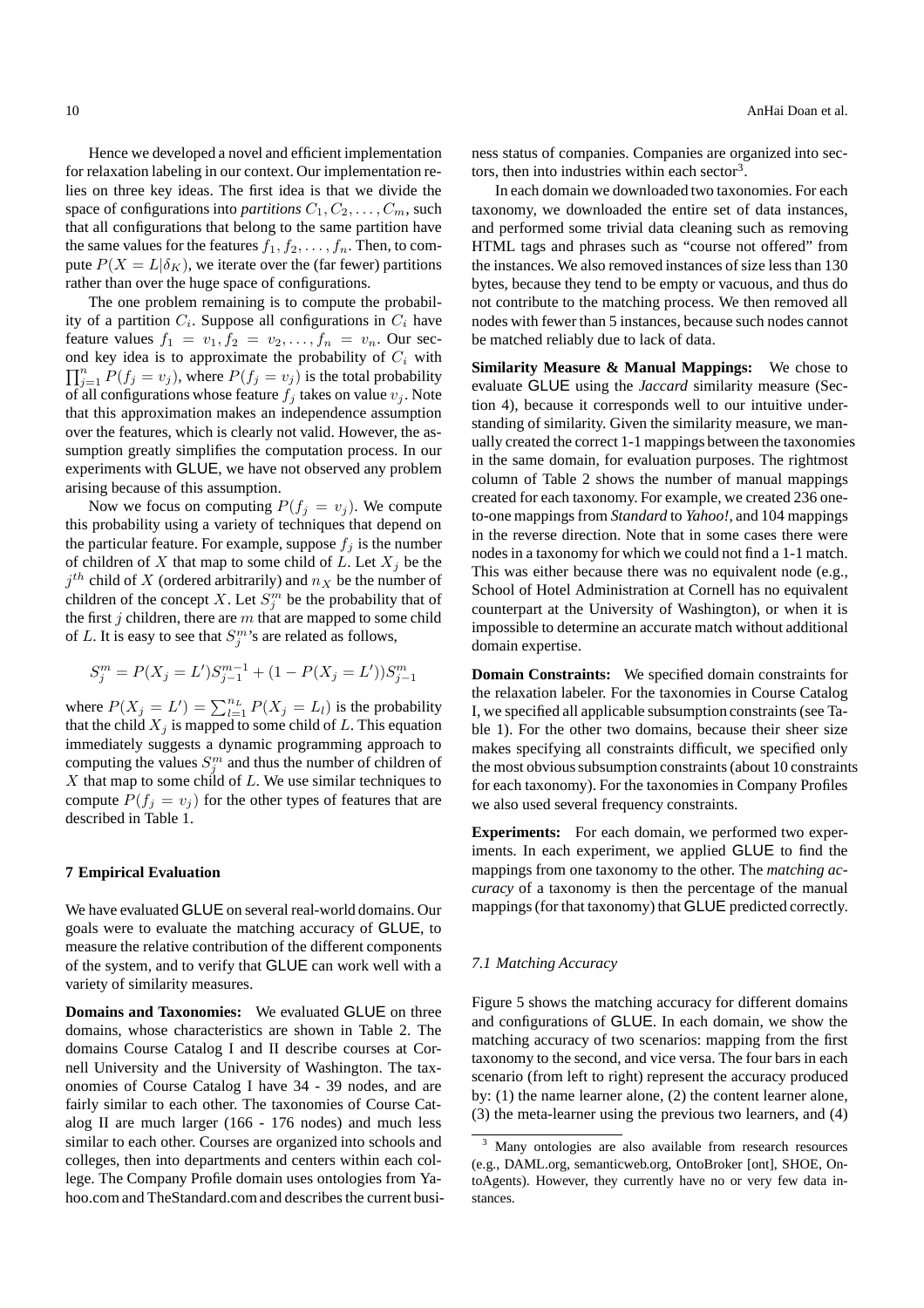|                | <b>Taxonomies</b> | # nodes | # non-leaf<br>nodes | depth | # instances<br>$\max \#$ instances<br>in<br>at a leaf<br>taxonomy |     | $\max$ #<br>children<br>of a node | $#$ manual<br>mappings<br>created |
|----------------|-------------------|---------|---------------------|-------|-------------------------------------------------------------------|-----|-----------------------------------|-----------------------------------|
| Course Catalog | Cornell           | 34      |                     |       | 1526                                                              | 155 | 10                                | 34                                |
|                | Washington        | 39      |                     |       | 1912                                                              | 214 | 11                                | 37                                |
| Course Catalog | Cornell           | 176     | 27                  | 4     | 4360                                                              | 161 | 27                                | 54                                |
|                | Washington        | 166     | 25                  | 4     | 6957                                                              | 214 | 49                                | 50                                |
| Company        | Standard.com      | 333     | 30                  |       | 13634                                                             | 222 | 29                                | 236                               |
| Profiles       | Yahoo.com         | 115     | 13                  | ◠     | 9504                                                              | 656 | 25                                | 104                               |

**Table 2** Domains and taxonomies for our experiments.



**Fig. 5** Matching accuracy of GLUE.

the relaxation labeler on top of the meta-learner (i.e., the complete GLUE system).

The results show that GLUE achieves high accuracy across all three domains, ranging from 66 to 97%. In contrast, the best matching results of the base learners, achieved by the content learner, are only 52 - 83%. It is interesting that the name learner achieves very low accuracy, 12 - 15% in four out of six scenarios. This is because all instances of a concept, say B, have very similar full names (see the description of the name learner in Section 5.2). Hence, when the name learner for a concept A is applied to B, it will classify *all* instances of B as A or  $\overline{A}$ . In cases when this classification is incorrect, which might be quite often, using the name learner alone leads to poor estimates of the joint distributions. The poor performance of the name learner underscores the importance of data instances and multi-strategy learning in ontology matching.

The results clearly show the utility of the meta-learner and relaxation labeler. Even though in half of the cases the meta-learner only minimally improves the accuracy, in the other half it makes substantial gains, between 6 and 15%. And in all but one case, the relaxation labeler further improves accuracy by 3 - 18%, confirming that it is able to exploit the domain constraints and general heuristics. In one case (from Standard to Yahoo), the relaxation labeler decreased accuracy by 2%. The performance of the relaxation labeler is discussed in more detail below. In Section 7.4 we identify the reasons that prevent GLUE from identifying the remaining mappings.

In the current experiments, GLUE utilized on average only 30 to 90 data instances per leaf node (see Table 2). The high accuracy in these experiments suggests that GLUE can work well with only a modest amount of data.

## *7.2 Performance of the Relaxation Labeler*

In our experiments, when the relaxation labeler was applied, the accuracy typically improved substantially in the first few iterations, then gradually dropped. This phenomenon has also been observed in many previous works on relaxation labeling [HZ83,Llo83,Pad98]. Because of this, finding the right stopping criterion for relaxation labeling is of crucial importance. Many stopping criteria have been proposed, but no general effective criterion has been found.

We considered three stopping criteria: (1) stopping when the mappings in two consecutive iterations do not change (the *mapping criterion*), (2) when the probabilities do not change, or (3) when a fixed number of iterations has been reached.

We observed that when using the last two criteria the accuracy sometimes improved by as much as 10%, but most of the time it decreased. In contrast, when using the mapping criterion, in all but one of our experiments the accuracy substantially improved, by 3 - 18%, and hence, our results are reported using this criterion. We note that with the mapping criterion, we observed that relaxation labeling always stopped in the first few iterations.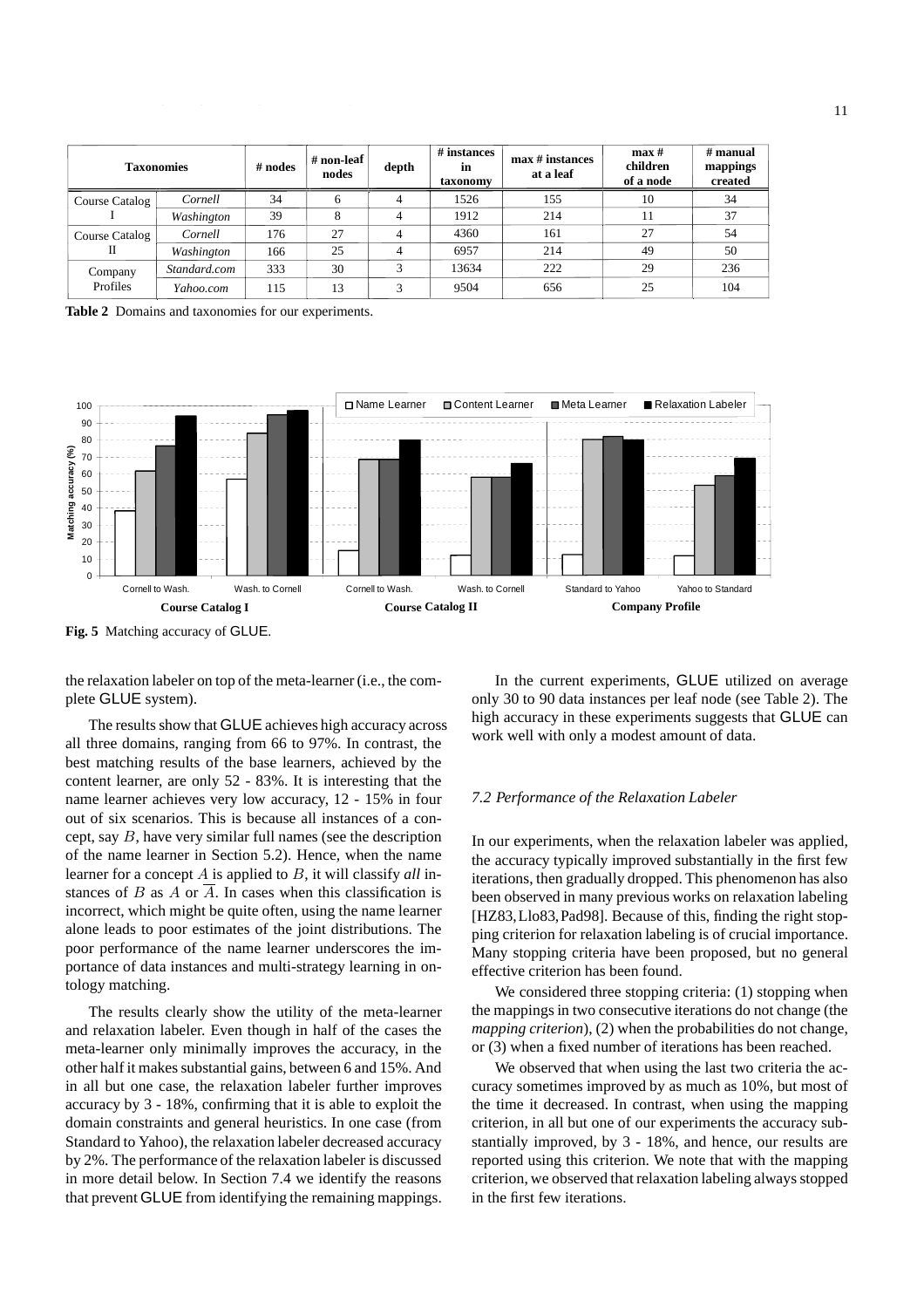

**Fig. 6** The accuracy of GLUE in the Course Catalog I domain, using the most-specific-parent similarity measure.

In all of our experiments, relaxation labeling was also very fast. It took only a few seconds in Catalog I and under 20 seconds in the other two domains to finish ten iterations. This observation shows that relaxation labeling can be implemented efficiently in the ontology-matching context. It also suggests that we can efficiently incorporate user feedback into the relaxation labeling process in the form of additional domain constraints.

We also experimented with different values for the constraint weights (see Section 6), and found that the relaxation labeler was quite robust with respect to such parameter changes.

#### *7.3 Most-Specific-Parent Similarity Measure*

So far we have experimented only with the *Jaccard* similarity measure. We wanted to know whether GLUE can work well with other similarity measures. Hence we conducted an experiment in which we used GLUE to find mappings for taxonomies in the Course Catalog I domain, using the following similarity measure:

$$
MSP(A, B) = \begin{cases} P(A|B) & \text{if } P(B|A) \ge 1 - \epsilon \\ 0 & \text{otherwise} \end{cases}
$$

This measure is the same as the the *most-specific-parent* similarity measure described in Section 4, except that we added an  $\epsilon$  factor to account for the error in approximating  $P(B|A)$ .

Figure 6 shows the matching accuracy, plotted against  $\epsilon$ . As can be seen, GLUE performed quite well on a broad range of  $\epsilon$ . This illustrates how GLUE can be effective with more than one similarity measure.

# *7.4 Discussion*

The accuracy of GLUE is quite impressive as is, but it is natural to ask what limits GLUE from obtaining even higher accuracy. There are several reasons that prevent GLUE from correctly matching the remaining nodes. First, some nodes cannot be matched because of insufficient training data. For example, many course descriptions in Course Catalog II contain only vacuous phrases such as "3 credits". While there is clearly no general solution to this problem, in many cases it can be mitigated by adding base learners that can exploit domain characteristics to improve matching accuracy.

Second, the relaxation labeler performed local optimizations, and sometimes converged to only a local maximum, thereby not finding correct mappings for all nodes. Here, the challenge will be in developing search techniques that work better by taking a more "global perspective", but still retain the runtime efficiency of local optimization.

Third, the two base learners we used in our implementation are rather simple general-purpose text classifiers. Using other learners that perform domain-specific feature selection and comparison can also improve the accuracy.

We note that some nodes cannot be matched automatically because they are simply ambiguous. For example, it is not clear whether "networking and communication devices" should match "communication equipment" or "computer networks". A solution to this problem is to incorporate user interaction into the matching process[NM00,DDH01,YMHF01].

Finally, GLUE currently tries to predict the best match for *every* node in the taxonomy. However, in some cases, such a match simply does not exist (e.g., unlike Cornell, the University of Washington does not have a School of Hotel Administration). Hence, an additional extension to GLUE is to make it be aware of such cases, and not predict an incorrect match when this occurs.

#### **8 Extending** GLUE **to Complex Matching**

GLUE finds 1-1 mappings between two given taxonomies. However, complex mappings are also widespread in practice. Hence, we extend GLUE to find such mappings. As earlier,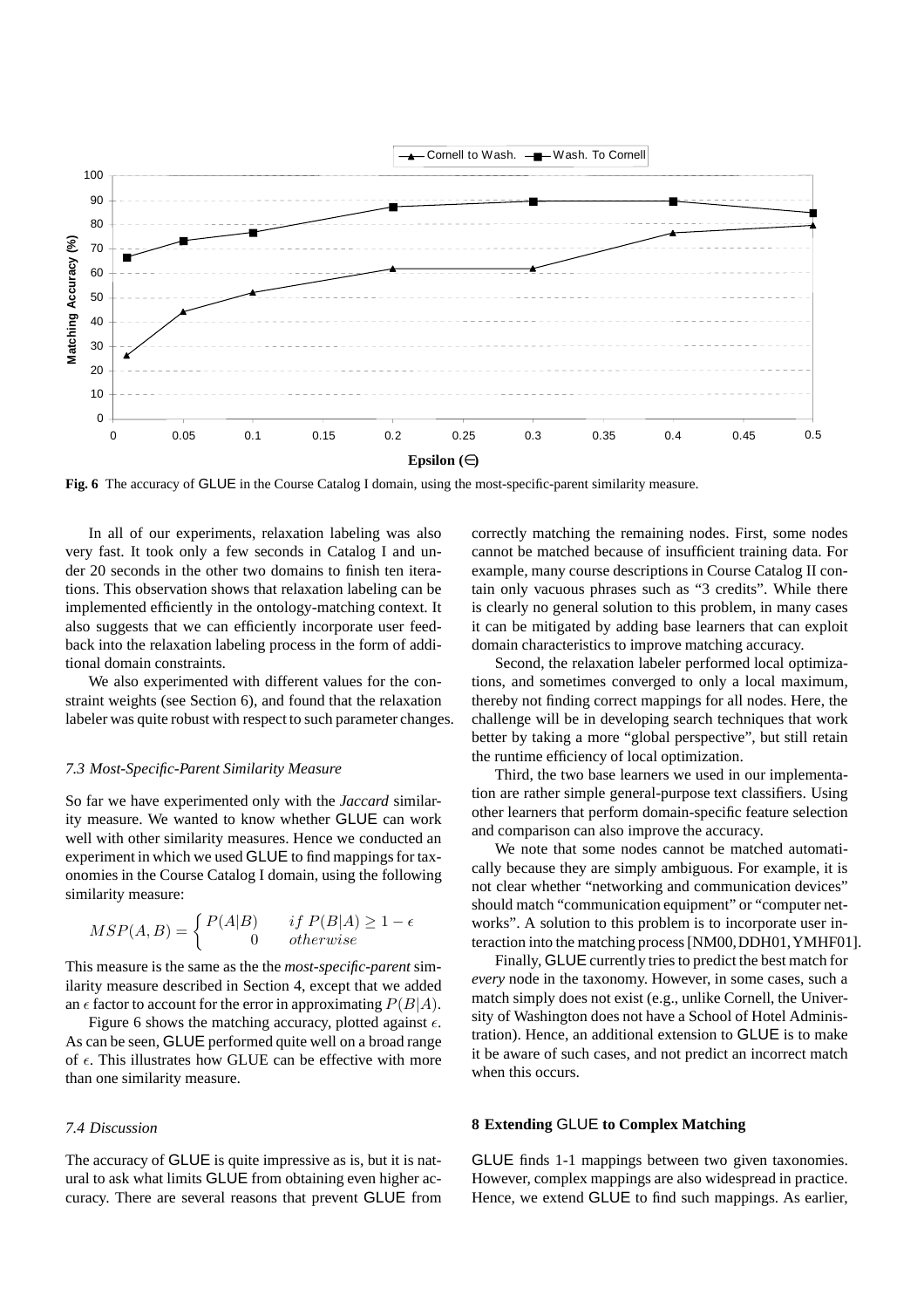| 1. Let the initial set of candidates C be the set of all nodes of $Q_2$ . Set <i>highest_sim</i> = 0. |
|-------------------------------------------------------------------------------------------------------|
| $2.$ Loop                                                                                             |
| (a) Compute similarity score between each candidate of $\mathcal C$ and $A$ .                         |

- (b) Let  $new\_highest\_sim$  be the highest similarity score of candidates of  $C$ .
- (c) If  $|new\_highest\_sim highest\_sim| \le \epsilon$ , for a pre-specified  $\epsilon$ , then stop, returning the candidate with the highest similarity score in  $\mathcal{C}$ .
- (d) Otherwise, select the k candidates with the highest score from  $C$ . Expand these candidates to create new candidates. Add the new candidates to C. Set highest  $sim = new\text{ highest} \text{ sim}$ .

**Fig.** 7 Finding the best mapping candidate for a node  $A$  of taxonomy  $O_1$ .

we focus on *complex mappings between taxonomies*, such as "Courses of the CS Dept Australia taxonomy maps to the union of Undergrad-Courses and Grad-Courses of the CS Dept US taxonomy" (Figure 1). Finding other types of complex mappings (e.g., "attribute name maps to the concatenation of first-name and last-name") is the subject of future research.

We consider the following specific matching problem: for each node A of a given taxonomy  $O_1$ , find the *best* mapping over the nodes of another taxonomy  $O_2$  – be it a 1-1 or complex mapping. A 1-1 mapping has the form  $A = X$ where  $X$  is a node of  $O_2$ . A complex mapping has the form  $A = X_1$  op<sub>1</sub>  $X_2$  op<sub>2</sub> ... op<sub>n−1</sub>  $X_n$ , where the  $X_i$  are nodes of  $O_2$  and the  $op_i$  are pre-defined operators. (In future work we shall consider many-to-many complex mappings such as  $A_1$  op<sub>1</sub> $A_2 = X_1$  op<sub>2</sub>  $X_2$  op<sub>3</sub>  $X_3$ .) Since a taxonomic node is usually interpreted as a *set* of instances, we shall take the  $op<sub>i</sub>$ to be set-theoretic operators: union, difference, complementary, etc.

In our matching context, we shall refer to a "composite concept" such as  $X_1$  op<sub>1</sub>  $X_2$  op<sub>2</sub> ... op<sub>n−1</sub>  $X_n$  as a *mapping candidate*. Since any set-arithmetic expression can be rewritten using only the union and difference operators, it follows that for any node  $A$  of  $O_1$ , we only need to consider mapping candidates that are built using these two operators.

Further, in the rest of this section we make the assumption that the children of any taxonomic node are mutually exclusive and exhaustive. That is, the children  $C_1, C_2, \ldots, C_k$  of any node D (of  $O_1$  or  $O_2$ ) satisfy the conditions  $C_i \cap C_j =$  $\emptyset$ ,  $1 \leq i, j \leq k$  and  $i \neq j$ , and  $C_1 \cup C_2 \cup \ldots \cup C_k = D$ . In Section 8.4 we discuss removing this assumption, but here we note that the assumption holds for many real-world taxonomies, in which the further specialization of a node usually provides a partition of the instances of that node. In many other real-world taxonomies, such as the "course catalog" and "company profiles" domains we have considered in this paper, very few sibling nodes share instances, and the set of such instances is usually small. Thus, for these domains we can also make this approximating assumption.

With the above assumption, it is easy to show that any mapping candidate can be rewritten to be a *union* of nodes. Thus, for each node A of taxonomy  $O_1$ , our goal is to find the most similar mapping candidate from the set of candidates that are unions of nodes of taxonomy  $O_2$ .

# *8.1 The* CGLUE *System*

To find the best mapping candidate for node  $A$  of taxonomy  $O_1$ , we can simply enumerate all "union" candidates over taxonomy  $O_2$ , compute for each candidate its similarity with respect to A, using the learning methods described in Section 5, then return the candidate with the highest similarity. However, since the number of candidates is exponential in terms of the number of nodes of  $O_2$ , the above brute-force approach is clearly impractical. Thus, we consider an *approximate* approach that casts the matching problem as that of *searching* through the huge space of candidates. To conduct an efficient search, we adapt the *beam search* technique commonly used in AI. The basic idea of beam search is that at each stage in the search process, we limit our attention to only  $k$  most promising candidates, where  $k$  is a pre-specified number.

The adapted beam search algorithm to find the best mapping candidate for a node  $A$  of  $O_1$  is described in Figure 7. Here, in Step 2.a the algorithm computes the similarity score between a mapping candidate and node A using the learning method described in Section 5. This computation has been implemented on top of the current GLUE system. In Step 2.c,  $\epsilon$  is currently set to be zero. In Step 2.d, for each candidate C in the set of selected  $k$  candidates, the algorithm unions  $C$ with nodes of  $O_2$ , thus generating  $|O_2|$  potential new candidates. Next, it removes previously seen candidates as well as those that contain duplicate nodes. Since each candidate is just a union of nodes of  $O_2$ , the removal process could be implemented efficiently.

We have extended GLUE to build CGLUE, a system that employs the above beam search solution to find complex mappings. While CGLUE exploits information in the data and the taxonomic structures for matching purposes, it has not yet exploited domain constraints (and so does not use relaxation labeling). In Section 8.4 we briefly discuss future work on exploiting domain constraints. In what follows we describe experiments with the current CGLUE system.

#### *8.2 Empirical Evaluation*

We have evaluated CGLUE on three real-world domains, whose characteristics are shown in Table 3. The first domain is "Course Catalog I" that we used in our GLUE experiments for 1-1 matching. This domain was described in Table 2 and reproduced in Rows 1-2 of Table 3. We found that this domain has a fair number of complex mappings (7-11 out of 34-39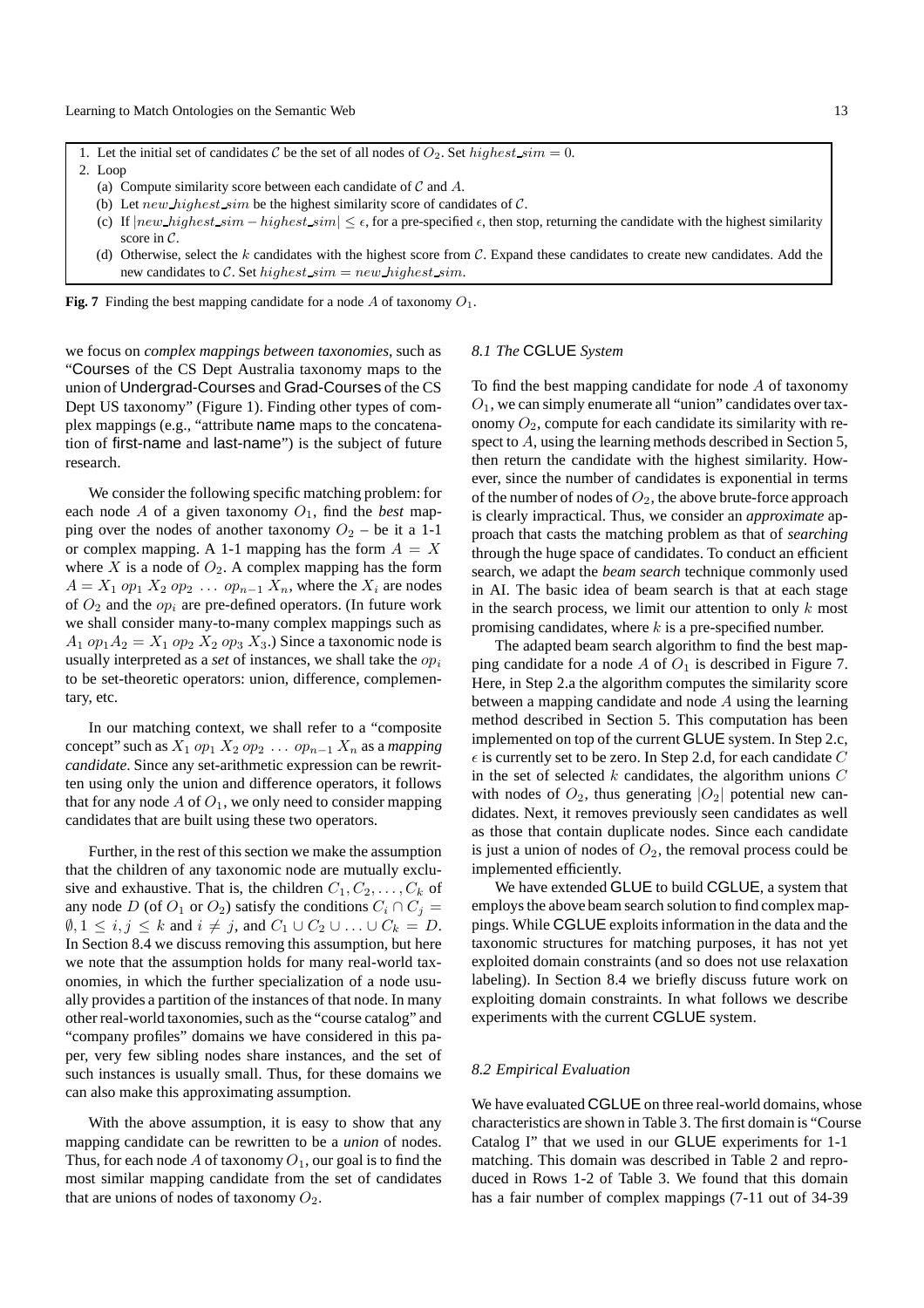| <b>Taxonomies</b> |            | $#$ nodes | # non-leaf<br>nodes | depth             | $#$ instances<br>in taxonomy | $\max$ #<br>instances<br>at a leaf | $\max#$<br>children<br>of a node | # manual mappings created |       |       |
|-------------------|------------|-----------|---------------------|-------------------|------------------------------|------------------------------------|----------------------------------|---------------------------|-------|-------|
|                   |            |           |                     |                   |                              |                                    |                                  | complex                   | $1-1$ | total |
| Course Catalog    | Cornell    | 34        |                     | 4                 | 1526                         | 155                                | 10                               | ш                         | 23    | 34    |
|                   | Washington | 39        | 8                   | 4                 | 1912                         | 214                                | 11                               |                           | 32    | 39    |
| Company           | Standard   | 48        | 10                  | 3                 | 2441                         | 353                                | 10                               |                           | 41    | 48    |
| Profiles I        | Yahoo      | 22        | 6                   | 3                 | 2461                         | 656                                | 12                               | Q                         | 13    | 22    |
| Company           | Standard   | 248       | 23                  | $\mathbf{\Omega}$ | 11079                        | 557                                | 24                               | 20                        | 228   | 248   |
| Profiles II       | Yahoo      | 95        |                     | $\mathbf{\Omega}$ | 8817                         | 656                                | 25                               | 43                        | 3     | 46    |

**Table 3** Domains and taxonomies for experiments with CGLUE.

mappings), and that we could find the correct complex mappings fairly quickly. The domain therefore is well-suited for our purpose.

In contrast, we found that domain "Company Profiles" for the 1-1 matching case (Table 2) contains few complex mappings and that the correct complex mappings were extremely difficult to detect. Without knowing the correct complex mappings (i.e., the "gold standard"), however, we would not be able to evaluate CGLUE.

Therefore, we modified the domain so that we can find the set of all correct complex mappings. Our goal is to use these mappings to evaluate the mappings that CGLUE returns. We removed and merged certain nodes, and created two smaller versions – "Company Profiles I" and "Company Profiles II", which are described in Rows 3-6 of Table 3. The latter domain is much larger than the former (95-248 nodes vs. 22-48). Both of them contain a fair number of complex mappings (7- 43).

Similar to the 1-1 matching case, we chose to evaluate CGLUE using the *Jaccard* similarity measure. Given this measure, we manually created the correct mappings between the taxonomies. The last three columns of Table 3 show the number of complex and 1-1 mappings (and the total number of mappings) that we created for each taxonomy. The domains and manual mappings will be made available at the *Illinois Semantic Integration Archive*

(http://anhai.cs.uiuc.edu/archive).

# *8.3 Matching Accuracy*

For each domain, we applied CGLUE to find semantic mappings. For "Course Catalog I", for example, we applied CGLUE to find mappingsfrom *Washington* to *Cornell*, then from *Cornell* to *Washington*. Thus for the three domains we have a total of six matching scenarios.

**Accuracy for Complex Mappings:** Figure 8.a shows the matching accuracies for the six scenarios. These accuracies *were evaluated on complex mappings only, excluding 1-1 mappings*. Consider the first scenario, *W2C* (shorthand for "from *Washington* to *Cornell*"), which has four accuracy bars. The first bar shows the percentage of complex mappings that CGLUE predicted correctly. Specifically, it saysthat CGLUE correctly produced 57% of complex mappings for *Washing-* *ton* (4 out of 7). We will explain the meaning of the remaining three bars shortly.

For now, focusing on the first accuracy bars of the six matching scenarios, we can draw several conclusions. First, CGLUE achieved accuracy 50-57% on half of the matching scenarios: the *W2C* and the two *S2Y* ones. This is significant considering that each complex mapping involves 4-5 nodes and yet CGLUE managed to predict these nodes correctly in more than half of the cases, choosing from a very large pool of mapping candidates.

Second, CGLUE did not do as well on the remaining three scenarios, achieving accuracy of 16-27%. Upon close examination, we found that in each of these scenarios, there were several "errant" nodes that appeared in numerous predictions made by CGLUE, thus rendering these predictions incorrect. For example, in the *C2W* scenario, the node Greek-Courses appears in 45% of the complex mappings made by CGLUE. Such nodes appear to contain very little or vacuous data, leaving little room for learning techniques to classify them correctly. We observed that "errant" nodes can be easily detected by the user from a quick inspection of the mappings produced by CGLUE. Once detected, they can be removed and CGLUE can be rerun to produce more accurate mappings. Indeed, for the above three matching scenarios, after detecting "errant" nodes (we currently define these nodes to be those that appear in more than 40% of the mappings), removing them, and reapplying CGLUE, we obtained accuracies of 50-51%, an improvement of 23-29% over the initial accuracies.

**Relaxing the Notion of Correct Matching:** While experimenting, we observed that our definition of matching accuracy is in fact a *pessimistic* estimation of the usefulness of CGLUE. Suppose the correct mapping for node  $A$  is  $A =$  $(B \cup C \cup D)$ . Then CGLUE may predict  $A = (B \cup C \cup E)$ , which we so far have discarded as incorrect. However, often when CGLUE produces such a mapping, the user can immediately tell (from the names of the nodes) that  $B$  and  $C$ should be included in a mapping for  $A$ , and that  $E$  should be excluded. Thus, even a partially correct mapping such as the one above could prove very useful for the user.

To examine the extent to which CGLUE produces partially correct mappings, we consider looser notions of correctness. Suppose that the correct (manual) mapping for A is the set of nodes  $M_c$  and that CGLUE predicts the set of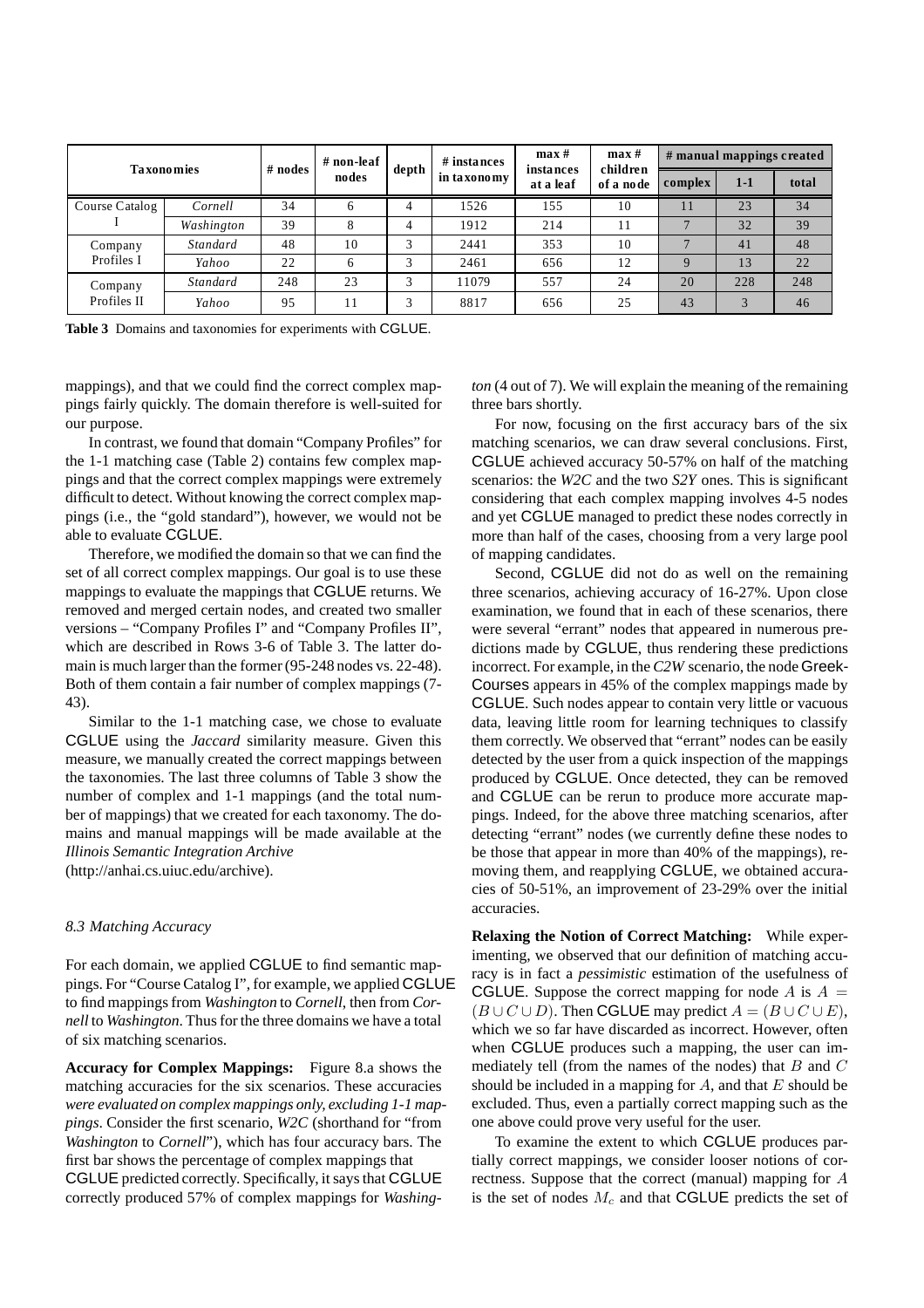

**Fig. 8** Matching accuracy of CGLUE.

nodes  $M_p$ . We define the *precision* of this prediction to be  $|M_p \cap M_c|/|M_p|$ , and its *recall* to be  $|M_p \cap M_c|/|M_c|$ . Then we say that under correctness level  $t$ , a predicted mapping is correct if both of its precision and recall are greater or equal to t%. We use "PRt" to refer to the matching accuracy that is computed using correctness level t.

Returning to Figure 8.a, we have discussed the first bar of each matching scenario, which corresponds to accuracy level PR100. The remaining three bars of each scenario correspond to accuracy levels PR75, PR50, and PR25, respectively. As can be seen, excluding the 50-57% of mappings that CGLUE predicted correctly (as we discussed earlier), CGLUE also was partially correct for an overwhelming majority of remaining mappings. At PR25, CGLUE was partially correct for 90-100% of the remaining mappings.

**Accuracy for 1-1 Mappings:** Since CGLUE can mistakenly issue complex-mapping predictions for nodes whose correct mappings are 1-1, we wanted to know how well CGLUE makes predictions for such nodes. Figure 8.b shows matching accuracies in a way similar to that of Figure 8.a, except that here the accuracies are evaluated over the 1-1 mappings. For example, the first bar of this figure says that out of 32 1- 1 mappings of taxonomy *Washington* (see Table 3), CGLUE correctly predicted 25, achieving an accuracy of 78%.

As can be seen from the figure, CGLUE achieves high accuracy in half of the matching scenarios (*W2C* and the two *S2Y*s), ranging from 50-85%. It achieves lower accuracies of 0-35% in the remaining scenarios. (Though the accuracy 0% of the last *S2Y* scenario should be discounted because here we have only three 1-1 mappings; excluding this scenario the accuracy is 17-35%.) Again, this low accuracy is largely due to the fact that several "errant" nodes appear in numerous mappings, rendering them incorrect. Removing these "errant" nodes yields accuracies 46-52%, thus resulting in an improvement of 17-29%.

Figure 8.b further shows that at PR25 CGLUE achieves accuracy of 52-84%. By definition, any prediction that CGLUE makes that is correct at PR25 would contain at most four



nodes and *must contain the correct matching node*. As such, the prediction would be useful to the user, because he or she often could quickly identify the correct matching node. Thus, the above result is significant because it suggests that CGLUE could help the user locate the correct node for 52- 84% of the 1-1 mappings.

#### *8.4 Discussion*

The above experiments show that with the current simple solution that uses beam search, CGLUE already achieves good results for both 1-1 and complex matching. These results can be improved in a variety of ways, one of which is to incorporate domain constraints. For example, we observed that many mappings made by CGLUE include semantically unrelated nodes, such as "Oil-Utilities = Oil-Equipments-Companies ∪ Food-Companies". Clearly, if we can exploit the constraint "concept Oil-Utilities is semantically unrelated to Food-Companies", we should be able to "clean" the above mapping by removing the node Food-Companies, thus improving the overall matching accuracy.

We now discuss removing the assumption that the children of any taxonomic node are mutually exclusive and exhaustive. Without this assumption we must consider the space of candidates that are built using both union and difference operators. Our beam-search approach can be extended to handle the difference operator. The only key difficulty is in the implementation of Step 2.a of the algorithm in Figure 7.

Consider a mapping candidate that is the difference of two nodes  $B$  and  $C$ . Step 2.a computes the similarity between this candidate and the input node A. This can be done only if we can compute the difference between  $B$  and  $C$ , which in turn requires solving the *object identification* problem: deciding if any two given instances from  $B$  and  $C$  match. Object identification is a long-standing and difficult problem in databases and AI. We note that this problem is not peculiar to our approach. Indeed, it appears that any satisfactory solution to complex matching for taxonomies must address this problem.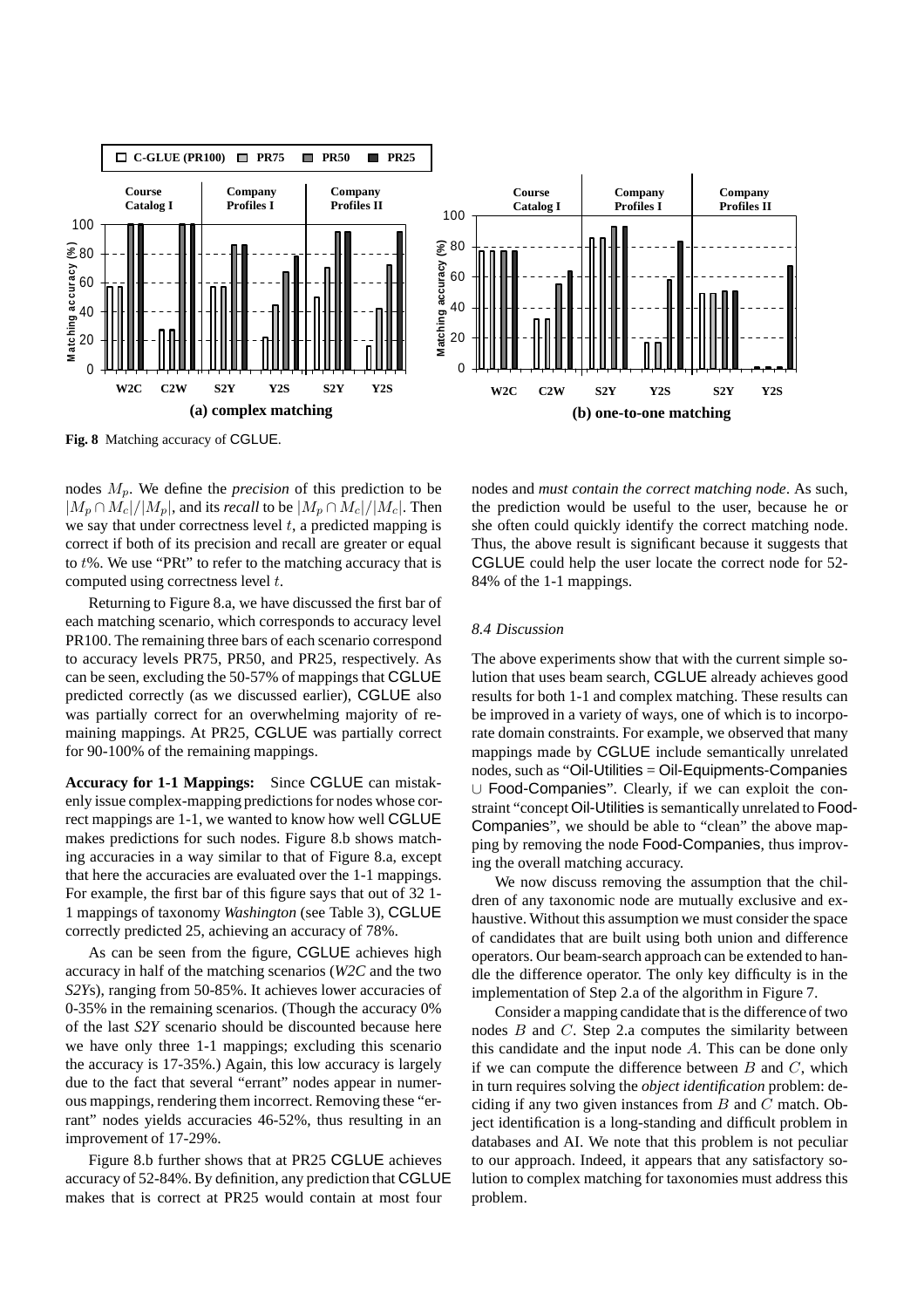In many specialized cases, the object identification problem can be solved by exploiting domain regularities. For example, in "company profiles" domains we can infer that two companies match if their urls match. In the "course catalog" domainstwo courses match if the sets of their course ids overlap. In such cases, our beam-search solution can be implemented without any difficulty.

Finally, we note that CGLUE (and in fact the vast majority of automatic ontology/schema matching tools) only *suggests* mappings to the user. Developing techniques to help the user efficiently post-process such suggested mappings to arrive at the final correct mappings would be an interesting and important topic for future research.

# **9 Related Work**

We now describe related work to GLUE from several perspectives.

**Ontology Matching:** Many works have addressed ontology matching in the context of ontology design and integration (e.g., [Cha00,MFRW00,NM00,MWJ99]). These works do not deal with explicit notions of similarity. They use a variety of heuristics to match ontology elements. They do not use machine learning and do not exploit information in the data instances. However, many of them [MFRW00,NM00] have powerful features that allow for efficient user interaction, or expressive rule languages [Cha00] for specifying mappings. Such features are important components of a comprehensive solution to ontology matching, and hence should be added to GLUE in the future.

Several recent works have attempted to further automate the ontology matching process. The Anchor-PROMPT system [NM01] exploits the general heuristic that paths (in the taxonomies or ontology graphs) between matching elements tend to contain other matching elements. The HICAL system [RHS01] exploits the data instances in the overlap between the two taxonomies to infer mappings. [LG01] computes the similarity between two taxonomic nodes based on their signature TF/IDF vectors, which are computed from the data instances.

**Schema Matching:** Schemas can be viewed as ontologies with restricted relationship types. The problem of schema matching has been studied in the context of data integration and data translation (e.g., [DR02,BM02,EJX01,CHR97,RS01], see also [RB01] for a survey). Several works [MZ98,MBR01, MMGR02] have exploited variations of the general heuristic "two nodes match if nodes in their neighborhood also match", but in an isolated fashion, and not in the same general framework we have in GLUE.

GLUE is related to LSD, our previous work on schema matching [DDH01]. LSD illustrated the effectiveness of multistrategy learning for schema matching. However, it assumes that we can use a set of *manually* given mappings on several sources as training examples for learners that predict mappings for subsequent sources. In GLUE since our problem is

to match a pair of ontologies, there are no manual mappings for training, and we need to obtain the training examples for the learner automatically. Further, since GLUE deals with a more expressive formalism (ontologies versus schemas), the role of constraints is much more important, and we innovate by using relaxation labeling for this purpose. Finally, LSD did not consider in depth the semantics of a mapping, as we do here.

**Notions of Similarity:** The similarity measure in [RHS01] is based on  $\kappa$  statistics, and can be thought of as being defined over the joint probability distribution of the concepts involved. In [Lin98] the authors propose an information-theoretic notion of similarity that is based on the joint distribution. These works argue for a single best universal similarity measure, whereas GLUE allows for application-dependent similarity measures.

**Ontology Learning:** Machine learning has been applied to other ontology-related tasks, most notably learning to construct ontologies from data and other ontologies, and extracting ontology instances from data [Ome01, MS01, PRV01]. Our work here provides techniques to help in the ontology construction process [MS01]. [Mae01] gives a comprehensive summary of the role of machine learning in the Semantic Web effort.

**1-1 and Complex Matching:** The vast majority of current works focus on finding 1-1 semantic mappings. Several works (e.g., [MZ98]) deal with complex matching in the sense that such matchings are hard-coded into rules. The rules are systematically tried on the elements of given representations, and when such a rule fires, the system returns the complex mapping encoded in the rule. The Clio system [MHH00,  $YMHF01.PVH<sup>+</sup>021$  creates complex mappings for relational and XML data. Clio however relies heavily on user interaction and does not use machine learning techniques. Thus, our work with CGLUE is in a sense complementary to that of Clio.

#### **10 Conclusion and Future Work**

With the proliferation of data sharing applications that involve multiple ontologies, the development of automated techniques for ontology matching will be crucial to their success. We have described an approach that applies machine learning techniques to match ontologies. Our approach, as embodied by the GLUE system, is based on *well-founded notions of semantic similarity*, expressed in terms of the joint probability distribution of the concepts involved. We described the use of machine learning, and in particular, of *multi-strategy learning*, for computing concept similarities.

We introduced relaxation labeling to the ontology-matching context, and showed that it can be adapted to efficiently *exploit a variety of heuristic knowledge and domain-specific constraints* to further improve matching accuracy. Our experiments showed that GLUE can accurately match 66 - 97% of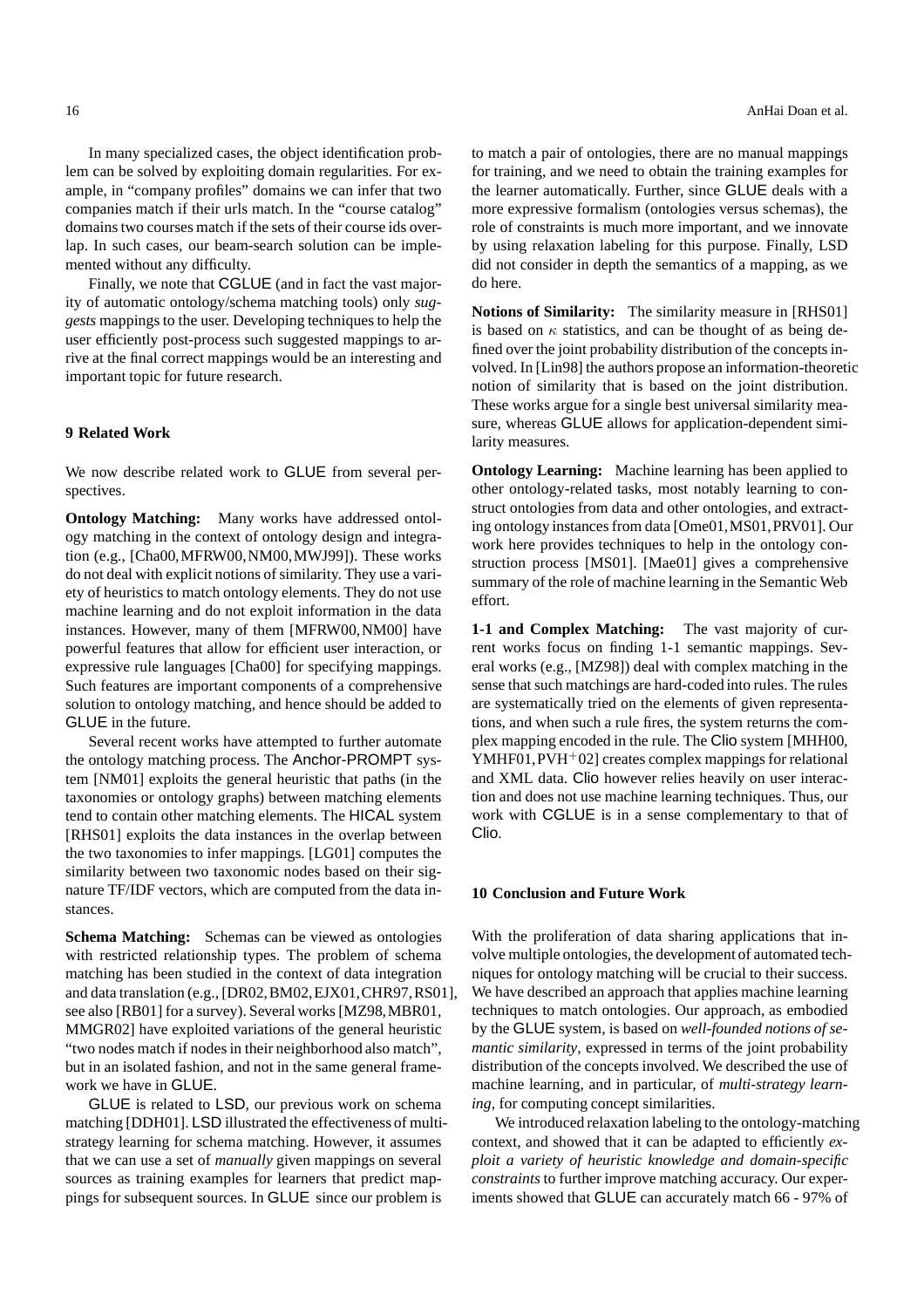the nodes on several real-world domains. Finally, we have extended GLUE to build CGLUE, a system that *finds complex mappings between ontologies*. We described experiments with CGLUE that show the promise of the approach.

Aside from striving to improve the accuracy of our methods, our main line of future research involves extending our techniques to handle more sophisticated mappings between ontologies, such as those involving attributes and relations.

**Acknowledgments:** We thank Phil Bernstein, Geoff Hulten, Natasha Noy, Rachel Pottinger, Matt Richardson, Pradeep Shenoy, and the reviewers for their invaluable comments. This work was supported by NSF Grants 9523649, 9983932, IIS-9978567,IIS-9985114, a UIUC Start-Up Grant, and an NCSA Research Assistantship. Pedro Domingos is also supported by an IBM Faculty Patnership Award. Alon Halevy is also supported by a Sloan Fellowship and gifts from Microsoft Research, NEC and NTT. Part of this work was done while AnHai Doan was at the University of Washington.

#### **References**

- [Agr90] A. Agresti. *Categorical Data Analysis*. Wiley, New York, NY, 1990.
- [BG00] D. Brickley and R. Guha. Resource Description Framework Schema Specification 1.0, 2000.
- [BKD<sup>+</sup>01] J. Broekstra, M. Klein, S. Decker, D. Fensel, F. van Harmelen, and I. Horrocks. Enabling knowledge representation on the Web by Extending RDF Schema. In *In Proceedings of the Tenth Int. World Wide Web Conference*, 2001.
- [BLHL01] T. Berners-Lee, J. Hendler, and O. Lassila. The Semantic Web. *Scientific American*, 279, 2001.
- [BM02] J. Berlin and A. Motro. Database schema matching using machine learning with feature selection. In *Proceedings of the Conf. on Advanced Information Systems Engineering (CAiSE)*, 2002.
- [CDI98] S. Chakrabarti, B. Dom, and P. Indyk. Enhanced Hypertext Categorization Using Hyperlinks. In *Proceedings of the ACM SIGMOD Conference*, 1998.
- [CGL01] D. Calvanese, D. G. Giuseppe, and M. Lenzerini. Ontology of Integration and Integration of Ontologies. In *Proceedings of the 2001 Description Logic Workshop (DL 2001)*, 2001.
- [Cha00] H. Chalupsky. Ontomorph: A translation system for symbolic knowledge. In *Principles of Knowledge Representation and Reasoning*, 2000.
- [CHR97] C. Clifton, E. Housman, and A. Rosenthal. Experience with a combined approach to attribute-matching across heterogeneous databases. In *Proc. of the IFIP Working Conference on Data Semantics (DS-7)*, 1997. [dam] www.daml.org.
- 
- [DDH01] A. Doan, P. Domingos, and A. Halevy. Reconciling Schemas of Disparate Data Sources: A Machine Learning Approach. In *Proceedings of the ACM SIGMOD Conference*, 2001.
- [DMDH02] A. Doan, J. Madhavan, P. Domingos, and A. Halevy. Learning to map ontologies on the Semantic Web. In *Proceedings of the World-Wide Web Conference (WWW-02)*, 2002.
- [DMDH03] A. Doan, J. Madhavan, P. Domingos, and A. Halevy. Ontology matching: A machine learning approach. In S. Staab and R. Studer, editors, *Handbook on Ontologies in Information Systems*. Springer-Velag, 2003.
- [Doa02] A. Doan. Learning to map between structured representations of data, 2002. PhD thesis, University of Washington, http://anhai.cs.uiuc.edu/home/thesis.html.
- [DP97] P. Domingos and M. Pazzani. On the Optimality of the Simple Bayesian Classifier under Zero-One Loss. *Machine Learning*, 29:103–130, 1997.
- [DR02] H. Do and E. Rahm. Coma: A system for flexible combination of schema matching approaches. In *Proceedings of the 28th Conf. on Very Large Databases (VLDB)*, 2002.
- [EJX01] D. Embley, D. Jackman, and L. Xu. Multifaceted exploitation of metadata for attribute match discovery in information integration. In *Proceedings of the WIIW Workshop*, 2001.
- [Fen01] D. Fensel. *Ontologies: Silver Bullet for Knowledge Management and Electronic Commerce*. Springer-Verlag, 2001.
- [goo] www.google.com.
- [HH01] J. Heflin and J. Hendler. A Portrait of the Semantic Web in Action. *IEEE Intelligent Systems*, 16(2), 2001.
- [HZ83] R.A. Hummel and S.W. Zucker. On the Foundations of Relaxation Labeling Processes. *PAMI*, 5(3):267–287, May 1983.
- [iee01] *IEEE Intelligent Systems*, 16(2), 2001.
- [LG01] M. Lacher and G. Groh. Facilitating the exchange of explicit knowledge through ontology mappings. In *Proceedings of the 14th Int. FLAIRS conference*, 2001.
- [Lin98] D. Lin. An Information-Theoritic Definiton of Similarity. In *Proceedings of the International Conference on Machine Learning (ICML)*, 1998.
- [Llo83] S. Lloyd. An optimization approach to relaxation labeling algorithms. *Image and Vision Computing*, 1(2), 1983.
- [Mae01] A. Maedche. A Machine Learning Perspective for the Semantic Web. Semantic Web Working Symposium (SWWS) Position Paper, 2001.
- [MBR01] J. Madhavan, P.A. Bernstein, and E. Rahm. Generic schema matching with cupid. In *Proceedings of the International Conference on Very Large Databases (VLDB)*, 2001.
- [MFRW00] D. McGuinness, R. Fikes, J. Rice, and S. Wilder. The Chimaera Ontology Environment. In *Proceedings of the 17th National Conference on Artificial Intelligence*, 2000.
- [MHH00] R. Miller, L. Haas, and M. Hernandez. Schema mapping as query discovery. In *Proc. of VLDB*, 2000.
- [MMGR02] S. Melnik, H. Molina-Garcia, and E. Rahm. Similarity Flooding: A Versatile Graph Matching Algorithm. In *Proceedings of the International Conference on Data Engineering (ICDE)*, 2002.
- [MS01] A. Maedche and S. Staab. Ontology Learning for the Semantic Web. *IEEE Intelligent Systems*, 16(2), 2001.
- [MWJ99] P. Mitra, G. Wiederhold, and J. Jannink. Semiautomatic Integration of Knowledge Sources. In *Proceedings of Fusion'99*, 1999.
- [MZ98] T. Milo and S. Zohar. Using schema matching to simplify heterogeneous data translation. In *Proceedings of the International Conference on Very Large Databases (VLDB)*, 1998.